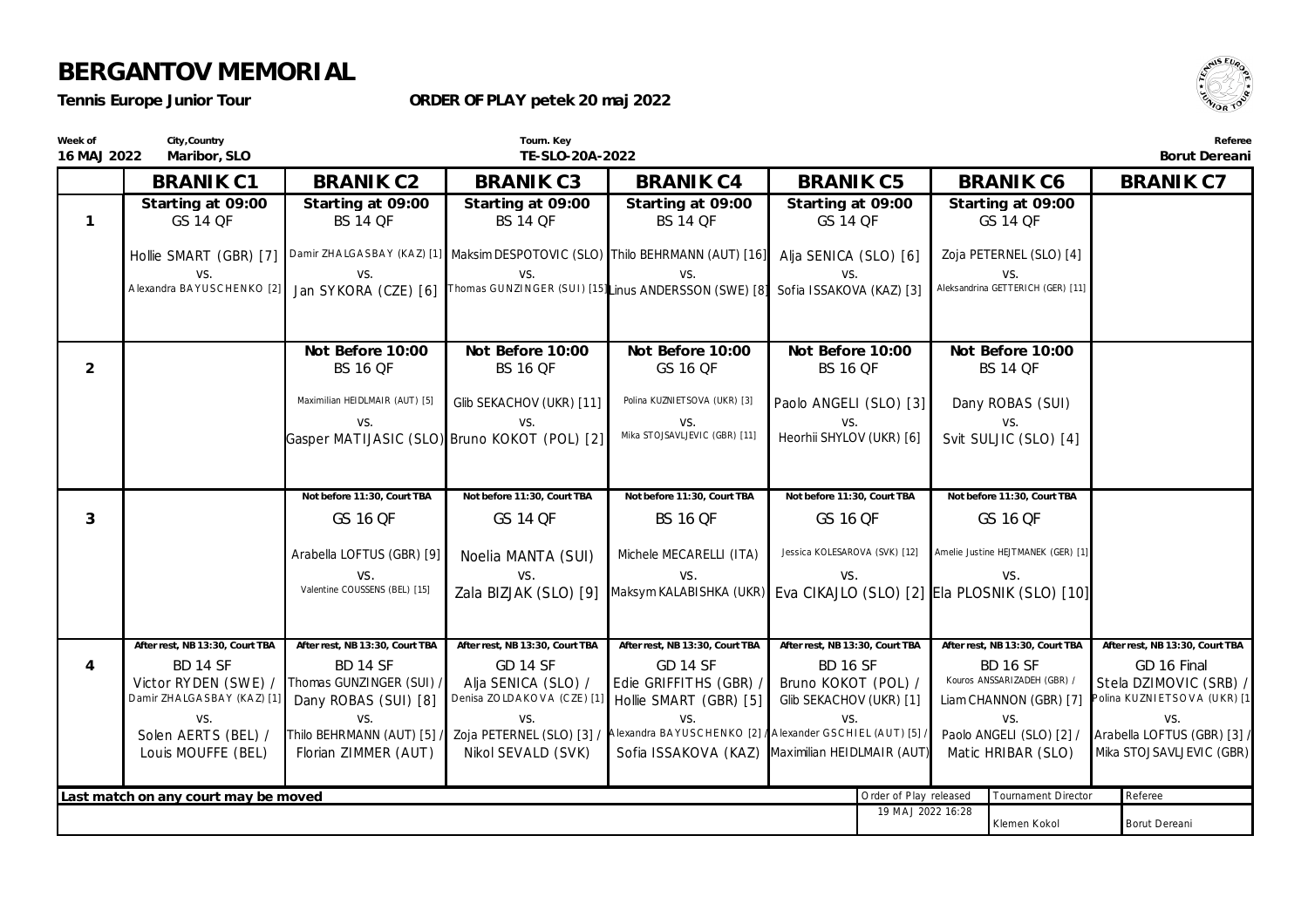8 ANDERSSON, Linus

16 BEHRMANN, Thilo

*Tennis Europe Junior Tour*

### **BS14 - BOYS SINGLES 14 MAINDRAW**



Borut Dereani

| Week of               | 16 MAJ 2022     |            |                                                                                           | City, Country<br>Maribor, SLO             |                                            |                                   |                | Tourn. Key<br>TE-SLO-20A-2022 |                       |                        | Referee<br>Borut Dereani          |
|-----------------------|-----------------|------------|-------------------------------------------------------------------------------------------|-------------------------------------------|--------------------------------------------|-----------------------------------|----------------|-------------------------------|-----------------------|------------------------|-----------------------------------|
|                       | St.             | Rank Cnty  |                                                                                           | Round 1                                   | Round 2                                    | Round 3                           |                | Quarterfinals                 | Semifinals            |                        | Final                             |
| 1                     |                 | 41         |                                                                                           | KAZ ZHALGASBAY, D[1]                      |                                            |                                   |                |                               |                       |                        |                                   |
| $\overline{2}$        |                 |            |                                                                                           | Bye                                       | ZHALGASBAY, D [1]                          |                                   |                |                               |                       |                        |                                   |
| $\overline{3}$        |                 | 426        |                                                                                           | SLO SIFTAR, Jure                          | SIFTAR, Jure                               | ZHALGASBAY, D [1]<br>$6 - 16 - 0$ |                |                               |                       |                        |                                   |
| 5 <sup>1</sup>        | 4 WC            | 611        |                                                                                           | AUT RASER, Felix                          | $7-57-6(4)$                                |                                   |                | ZHALGASBAY, D [1]             |                       |                        |                                   |
| 6                     | LL              | 543<br>226 |                                                                                           | CRO LADIC, Lukas<br>SWE EKOFF, Jesper     | EKOFF, Jesper                              |                                   |                | 6-4 6-1                       |                       |                        |                                   |
| 7                     |                 |            |                                                                                           | Bye                                       | $6 - 36 - 2$                               | ZAJC GAJSEK, L [14]               |                |                               |                       |                        |                                   |
| $\overline{8}$        |                 | 187        | <b>SLO</b>                                                                                | ZAJC GAJSEK, L [14]                       | ZAJC GAJSEK, L [14]                        | $6-37-6(6)$                       |                |                               |                       |                        |                                   |
| 9                     |                 | 160        |                                                                                           | DEN BRUHN AABY, M [10]                    | BRUHN AABY, M [10]                         |                                   |                |                               |                       |                        |                                   |
| 10                    |                 |            |                                                                                           | Bye                                       |                                            | BRUHN AABY, M [10]                |                |                               |                       |                        |                                   |
| 11<br>12              | WC              | 818<br>302 | <b>SLO</b><br>SUI                                                                         | KLEP, Tay<br><b>FLURI, Mateo</b>          | FLURI, Mateo                               | $6 - 46 - 3$                      |                |                               |                       |                        |                                   |
| 13                    |                 | 728        |                                                                                           | SLO BECIROVIC NOVAK, M                    | $6 - 36 - 2$                               |                                   |                | SYKORA, Jan [6]               |                       |                        |                                   |
| 14                    | LL              | 543        |                                                                                           | SOKIRAN, Ivan                             | BECIROVIC NOVAK, M<br>$6 - 26 - 3$         | SYKORA, Jan [6]                   |                | $1-66-16-0$                   |                       |                        |                                   |
| 15                    |                 |            |                                                                                           | Bye                                       | SYKORA, Jan [6]   6-1 6-3                  |                                   |                |                               |                       |                        |                                   |
| 16<br>17              |                 | 100<br>55  | CZE<br>SUI                                                                                | SYKORA, Jan [6]<br>BERGOMI, A [3]         |                                            |                                   |                |                               |                       |                        |                                   |
| 18                    |                 |            |                                                                                           | Bye                                       | BERGOMI, A [3]                             |                                   |                |                               |                       |                        |                                   |
| 19                    |                 | 745        |                                                                                           | HUN KULCSÁR, Kristóf                      | KULCSÁR, Kristóf                           | BERGOMI, A [3]                    |                |                               |                       |                        |                                   |
| 20                    | <b>WC</b>       | 798        |                                                                                           | SLO   MARINSEK, Luka                      | $7-57-5$                                   | $6 - 16 - 1$                      |                | BEHRMANN, T [16]              |                       |                        |                                   |
| 21                    | Q               | 538        |                                                                                           | SWE KARMTEG, Oscar                        | KARMTEG, Oscar                             |                                   |                | 4-6 6-1 6-1                   |                       |                        |                                   |
| 22<br><u>23</u>       |                 |            |                                                                                           | SLO   MERVIC, Jakob<br>Bye                | $6 - 36 - 1$                               | BEHRMANN, T [16]                  |                |                               |                       |                        |                                   |
| 24                    |                 | 213        |                                                                                           | AUT BEHRMANN, T[16]                       | BEHRMANN, T [16]                           | $6 - 46 - 1$                      |                |                               |                       |                        |                                   |
| 25                    |                 | 168        | SLO                                                                                       | PETROVIC, L [11]                          | PETROVIC, L [11]                           |                                   |                |                               |                       |                        |                                   |
| 26                    |                 |            |                                                                                           | Bye                                       |                                            | PETROVIC, L [11]                  |                |                               |                       |                        |                                   |
| $\overline{27}$       |                 | 294        | <b>BEL</b>                                                                                | Denotte, Nik                              | DENOTTE, Nik                               | $6 - 46 - 3$                      |                |                               |                       |                        |                                   |
| $\overline{28}$<br>29 |                 | 288<br>389 |                                                                                           | CRO ERCEG, Marko<br>SVK   MATUNAK, Martin | $6 - 26 - 2$                               |                                   |                | ANDERSSON, L [8]              |                       |                        |                                   |
| 30                    | Q               |            | ITA                                                                                       | SABBATINI, Matteo                         | SABBATINI, Matteo                          |                                   |                | $7-56-3$                      |                       |                        |                                   |
| $\overline{31}$       |                 |            |                                                                                           | Bye                                       | $6 - 16 - 3$                               | ANDERSSON, L [8]                  |                |                               |                       |                        |                                   |
| 32                    |                 | 143        |                                                                                           | SWE ANDERSSON, L [8]                      | ANDERSSON, L [8] 6-2 6-1                   |                                   |                |                               |                       |                        |                                   |
| 33<br>34              |                 | 77         |                                                                                           | <b>GER ONTIVEROS CASTRO, M [5]</b><br>Bye | ONTIVEROS CASTRO, M [5]                    |                                   |                |                               |                       |                        |                                   |
| 35                    | Q               | 372        | <b>SUI</b>                                                                                | ROBAS, Dany                               |                                            | ROBAS, Dany                       |                |                               |                       |                        |                                   |
| 36                    | Q               | 777        | SLO                                                                                       | WINTERLEITNER, M                          | ROBAS, Dany                                | $2 - 6 6 - 3 6 - 3$               |                |                               |                       |                        |                                   |
| 37                    |                 | 242        | BEL                                                                                       | AERTS, Solen                              | $6 - 46 - 2$<br>AERTS, Solen               |                                   |                | ROBAS, Dany<br>$6 - 16 - 2$   |                       |                        |                                   |
| 38                    | <b>WC</b>       | 818        |                                                                                           | SLO   PECOVNIK, JOST                      | $6 - 06 - 1$                               | AERTS, Solen                      |                |                               |                       |                        |                                   |
| 39<br>40              | Q               | 168        |                                                                                           | Bye<br>UKR   FILIMA, R [12]               | <b>FILIMA, R [12]</b>                      | $7-6(4)$ 6-1                      |                |                               |                       |                        |                                   |
| 41                    |                 | 182        |                                                                                           | AUT ZIMMER, F [13]                        |                                            |                                   |                |                               |                       |                        |                                   |
| 42                    |                 |            |                                                                                           | Bye                                       | ZIMMER, F [13]                             | ZIMMER, F [13]                    |                |                               |                       |                        |                                   |
| 43                    |                 | 1109       |                                                                                           | DEN LUND, S                               | STOR, Aljaž                                | $6 - 27 - 5$                      |                |                               |                       |                        |                                   |
| 44<br>45              | Q               | 417        |                                                                                           | SLO   ŠTOR, Aljaž<br>SWE MULLER, Maximus  | $6 - 36 - 2$                               |                                   |                | SULJIC, Svit [4]              |                       |                        |                                   |
| 46                    |                 | 341        |                                                                                           | CZE   DUDA, Adam                          | DUDA, Adam                                 |                                   |                | $6 - 26 - 1$                  |                       |                        |                                   |
| 47                    |                 |            |                                                                                           | Bye                                       | $6 - 47 - 5$                               | SULJIC, Svit [4]                  |                |                               |                       |                        |                                   |
| 48                    |                 | 70         | <b>SLO</b>                                                                                | SULJIC, Svit [4]                          | SULJIC, Svit [4]                           | $6 - 26 - 0$                      |                |                               |                       |                        |                                   |
| 49                    |                 | 123        |                                                                                           | CRO ZUBERBUEHLER, R [7]                   | ZUBERBUEHLER, R [7]                        |                                   |                |                               |                       |                        |                                   |
| 50<br>51              |                 | 268        | <b>SLO</b>                                                                                | Bye<br>DESPOTOVIC, M                      |                                            | DESPOTOVIC, M                     |                |                               |                       |                        |                                   |
| 52                    |                 | 316        |                                                                                           | SWE KALTENECKER, W                        | DESPOTOVIC, M                              | $7-6(5)$ 6-2                      |                |                               |                       |                        |                                   |
| 53                    |                 | 397        |                                                                                           | BURMAKIN, A                               | $6 - 36 - 1$<br>KONECNIK, Lan              |                                   |                | DESPOTOVIC, M                 |                       |                        |                                   |
| 54                    | Q               | 798        | <b>SLO</b>                                                                                | KONECNIK, Lan                             | $6 - 16 - 1$                               | SYKORA, S[9]                      |                | 6-36-3                        |                       |                        |                                   |
| 55                    |                 |            |                                                                                           | Bye                                       | <u>SYKORA, S [9]</u>                       | $6 - 06 - 1$                      |                |                               |                       |                        |                                   |
| 56<br>57              |                 | 157<br>202 | <b>SVK</b><br>SUI                                                                         | SYKORA, S [9]<br>GUNZINGER, T [15]        |                                            |                                   |                |                               |                       |                        |                                   |
| 58                    |                 |            |                                                                                           | Bye                                       | GUNZINGER, T [15]                          |                                   |                |                               |                       |                        |                                   |
| 59                    | Q               |            | CAN                                                                                       | ST-PIERRE, Philippe                       |                                            | GUNZINGER, T[15]                  |                |                               |                       |                        |                                   |
| 60                    |                 | 509        |                                                                                           | SLO LUGARIC, Liam                         | ST-PIERRE, Philippe 6-1 6-0<br>$4-66-46-2$ |                                   |                | GUNZINGER, T [15]             |                       |                        |                                   |
| 61                    |                 | 302        | <b>ITA</b>                                                                                | MEACCI, Marco                             | MEACCI, Marco                              |                                   |                | $6 - 46 - 3$                  |                       |                        |                                   |
| 62 I<br>63            | <b>WC</b>       |            | 1109 SLO                                                                                  | LAUBIC, Mark<br>Bye                       | $6 - 36 - 2$                               | RYDEN, Victor [2]                 |                |                               |                       |                        |                                   |
| 64                    |                 | 49         | <b>SWE</b>                                                                                | RYDEN, Victor [2]                         | RYDEN, Victor [2] 6-0 6-1                  |                                   |                |                               |                       |                        |                                   |
|                       |                 |            |                                                                                           |                                           |                                            |                                   |                |                               |                       |                        | www.tenniseurope.org              |
|                       |                 |            |                                                                                           | # Seeded Players                          |                                            |                                   | # Lucky Losers | Replacing                     |                       |                        | Draw date/time: 16 MAJ 2022 18:23 |
|                       | AMISEURO        |            |                                                                                           | ZHALGASBAY, Damir<br>2 RYDEN, Victor      | 9 SYKORA, Samuel<br>10 BRUHN AABY, Mads    |                                   | 2 LADIC, Lukas | SOKIRAN, Ivan                 | KOENIGSLEHNER, Matthi | Last Direct Acceptance |                                   |
|                       |                 |            | 3                                                                                         | <b>BERGOMI, Alex</b>                      | 11 PETROVIC, Luka                          |                                   |                | SESKO, Ziga                   |                       | Player representatives | KALTENECKER, William (SWE)        |
|                       |                 |            | 4                                                                                         | SULJIC, Svit                              | 12 FILIMA, Roman                           |                                   |                |                               |                       |                        |                                   |
|                       |                 |            |                                                                                           | 5 ONTIVEROS CASTRO, Marco                 | 13 ZIMMER, Florian                         |                                   |                |                               |                       |                        |                                   |
|                       | <b>ENIOR TO</b> |            | SYKORA, Jan<br>14 ZAJC GAJSEK, Lasse<br>6<br>7 ZUBERBUEHLER, Ryan<br>15 GUNZINGER, Thomas |                                           |                                            |                                   |                |                               |                       | Signature              |                                   |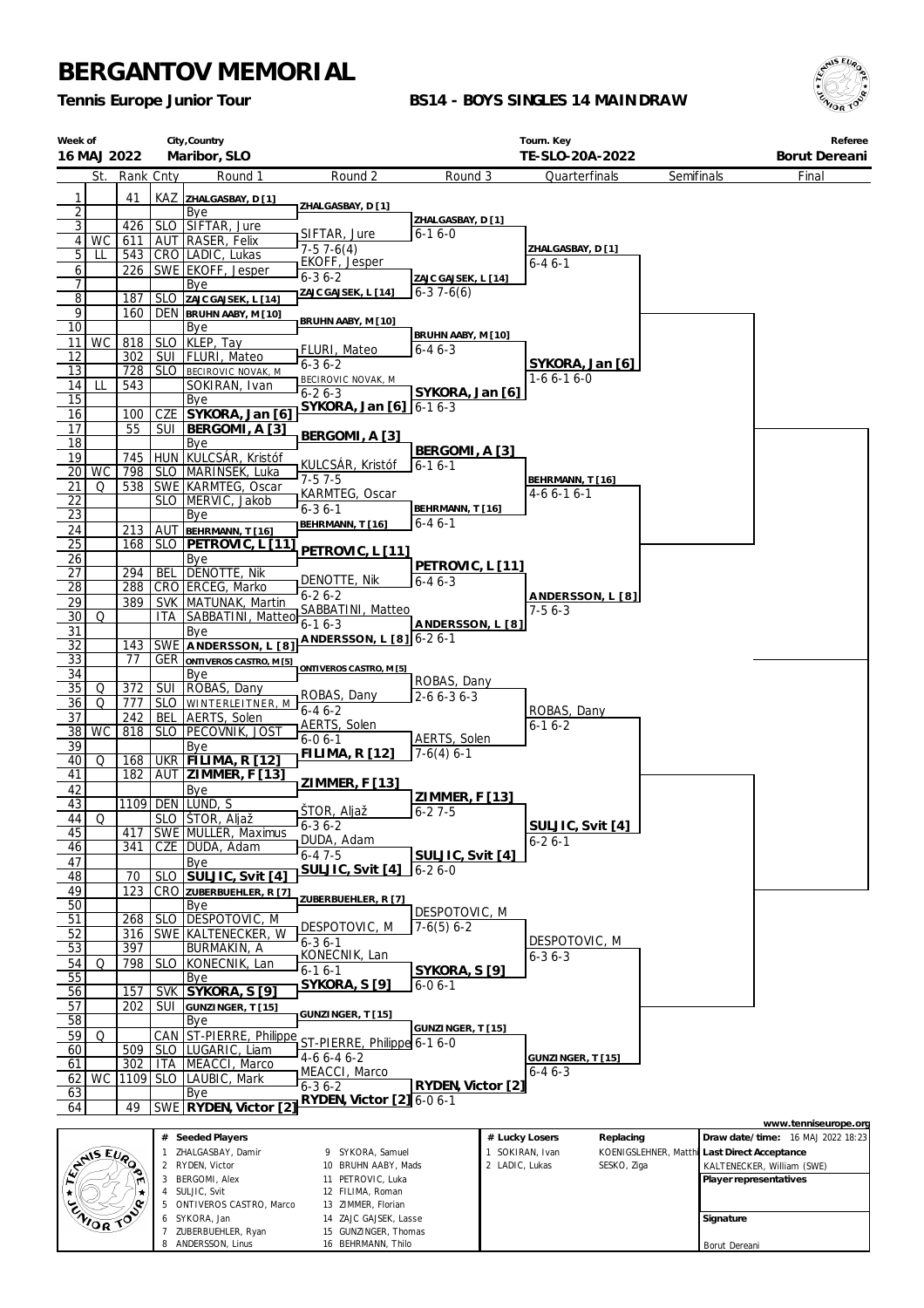6 KUŠAR STOJAKOVIC, Mihael 7 SUSTARSIC KALIN, Nejc 8 SANTEMA, Quinn

 VAN VAERENBERGH, Noah MOUFFE, Louis WINTERLEITNER, Mai FICJAN, Rafael

**Signature** Borut Dereani

*Tennis Europe Junior Tour*

### **BS14 - BOYS SINGLES 14 QUALIFYING**



| Week of<br>16 MAJ 2022           |           |                    | City, Country<br>Maribor, SLO                |                                              | Tourn. Key<br>TE-SLO-20A-2022    | Referee<br>Borut Dereani             |
|----------------------------------|-----------|--------------------|----------------------------------------------|----------------------------------------------|----------------------------------|--------------------------------------|
| St.                              | Rank Cnty |                    | Round 1                                      | Round 2                                      | Finals                           | Qualifiers                           |
| 1                                | 168       |                    | UKR   FILIMA, Roman [1]                      | FILIMA, Roman [1]                            |                                  |                                      |
| $\overline{2}$<br>$\overline{3}$ |           |                    | Bye<br>ITA CAMPETTI, Nicolo'                 |                                              | FILIMA, Roman [1]                |                                      |
| $\overline{4}$                   |           |                    | AUT KREUTZ, Jonas                            | KREUTZ, Jonas                                | $6 - 36 - 4$                     |                                      |
| $\overline{5}$                   |           |                    | Bye                                          | $6 - 26 - 2$                                 |                                  | FILIMA, Roman [1]                    |
| 6                                |           |                    | SLO   PUCKO, Maks                            | PUCKO, Maks                                  | MARTINOVIC, Diego [12]           | $7-56-3$                             |
| 7                                | 692       |                    | Bye<br>CRO MARTINOVIC, Diego [12]            | MARTINOVIC, Diego [12]                       | $6 - 16 - 0$                     |                                      |
| $\overline{8}$<br>9              | 372       |                    | SUI   ROBAS, Dany [2]                        |                                              |                                  |                                      |
| $\overline{10}$                  |           |                    | Bye                                          | ROBAS, Dany [2]                              |                                  |                                      |
| 11                               | 995       |                    | CHUMAKOV, Yury                               | CHUMAKOV, Yury                               | ROBAS, Dany [2]<br>$6 - 06 - 1$  |                                      |
| 12<br>13                         |           |                    | SLO SITAR, Matic                             | $6 - 06 - 1$                                 |                                  | ROBAS, Dany [2]                      |
| 14                               |           |                    | Bye<br>SLO GREGL, Rok                        | GREGL, Rok                                   |                                  | $6 - 06 - 0$                         |
| $\overline{15}$                  |           |                    | Bye                                          |                                              | GREGL, Rok                       |                                      |
| 16                               | 692       |                    | AUT PETKOVIC, M [11]                         | PETKOVIC, M [11]                             | $6 - 16 - 3$                     |                                      |
| 17<br>$\overline{18}$            |           |                    | 538 SWE KARMTEG, Oscar [3]                   | KARMTEG, Oscar [3]                           |                                  |                                      |
| 19                               | 864       |                    | Bye<br>SLO KOLARIC, Martin                   |                                              | KARMTEG, Oscar [3]               |                                      |
| $\overline{20}$                  | 956       |                    | SVK KARAS, Jozef                             | KARAS, Jozef                                 | $6 - 26 - 1$                     |                                      |
| 21                               |           |                    | SLO   LALIC, Liam                            | $6-26-3$<br>LALIC, Liam                      |                                  | KARMTEG, Oscar [3]<br>$6 - 16 - 1$   |
| 22                               |           |                    | <b>ITA TARTONI, Cesare</b>                   | $6 - 36 - 3$                                 | NAJZER, Jan [9]                  |                                      |
| 23<br>24                         | 638       | <b>SLO</b>         | Bye<br>NAJZER, Jan [9]                       | NAJZER, Jan [9]                              | $6 - 37 - 5$                     |                                      |
| $\overline{25}$                  | 543       |                    | SOKIRAN, Ivan [4]                            |                                              |                                  |                                      |
| 26                               |           |                    | Bye                                          | SOKIRAN, Ivan [4]                            | SOKIRAN, Ivan [4]                |                                      |
| $\overline{27}$                  | 1277      | SLO                | ZORKO, Nal                                   | ZORKO, Nal                                   | $6 - 36 - 1$                     |                                      |
| $\overline{28}$<br>29            |           | <b>BEL</b>         | ITA SANESI, Neri<br>CLIJMANS, Florent        | $6 - 36 - 0$                                 |                                  | KONECNIK, Lan                        |
| $\overline{30}$                  | 798       |                    | SLO KONECNIK, Lan                            | KONECNIK, Lan                                |                                  | 6-4 5-7 [12-10]                      |
| 31                               |           |                    | Bye                                          | $6 - 26 - 2$<br>FICJAN, Rafael [16]          | KONECNIK, Lan<br>6-4 4-6 [12-10] |                                      |
| 32                               | 777       |                    | AUT FICJAN, Rafael [16]                      |                                              |                                  |                                      |
| 33<br>34                         | 543       |                    | CRO LADIC, Lukas [5]<br>Bye                  | LADIC, Lukas [5]                             |                                  |                                      |
| $\overline{35}$                  |           |                    | SLO GLOGOVAC, Jon                            |                                              | LADIC, Lukas [5]                 |                                      |
| $\overline{36}$                  |           |                    | AUT STIEBER, Leo                             | STIEBER, Leo<br>$6 - 26 - 1$                 | $7-56-3$                         | WINTERLEITNER, Mai [15]              |
| 37                               |           |                    | SLO KOŠAK, Tilen                             | JANSSEN, Seppe                               |                                  | $6 - 06 - 1$                         |
| $\overline{38}$<br>39            | 1277      | <b>BEL</b>         | JANSSEN, Seppe<br>Bye                        | $6-16-1$                                     | WINTERLEITNER, Mai [15]          |                                      |
| 40                               | 777       |                    | SLO WINTERLEITNER, Mai [15]                  | WINTERLEITNER, Mai [15] 6-2 6-4              |                                  |                                      |
| 41                               |           |                    | 576   SLO KUŠAR STOJAKOVIC, M [6]            | KUŠAR STOJAKOVIC, M [6]                      |                                  |                                      |
| 42                               |           |                    | Bye<br>AUT HAIDARIAN, Jonah                  |                                              | VETTERLI, Nicolas                |                                      |
| 43<br>44                         |           |                    | 798   SUI   VETTERLI, Nicolas                | VETTERLI, Nicolas                            | $6 - 36 - 2$                     |                                      |
| 45                               |           |                    | SLO   BIGIC, Uros                            | $6 - 16 - 1$                                 |                                  | ST-PIERRE, Philippe                  |
| 46                               |           |                    | CAN ST-PIERRE, Philippe                      | ST-PIERRE, Philippe<br>$6-06-0$              | ST-PIERRE, Philippe              | $6 - 36 - 2$                         |
| 47<br>48                         | 692       | <b>BEL</b>         | Bye<br>VAN VAERENBERGH, N [13]               | VAN VAERENBERGH, N [13] 6-2 3-6 [10-4]       |                                  |                                      |
| 49                               | 611       | <b>SLO</b>         | SUSTARSIC KALIN, N [7]                       |                                              |                                  |                                      |
| 50                               |           |                    | Bye                                          | SUSTARSIC KALIN, N[7]                        | PARIGI, Niccolò                  |                                      |
| 51                               |           | <b>SUI</b>         | VILLARD, Hugo Alden Marcello                 | PARIGI, Niccolò                              | $6 - 36 - 2$                     |                                      |
| 52<br>53                         |           | ITA.<br><b>BUL</b> | PARIGI, Niccolò<br>HUBENOV, Lyuben           | W.O.                                         |                                  | STOR, Aljaž                          |
| 54                               |           | <b>SLO</b>         | ŠTOR, Aljaž                                  | ŠTOR, Aljaž                                  |                                  | 6-1 6-1                              |
| 55                               |           |                    | Bye                                          | $6 - 26 - 0$<br>MOUFFE, Louis [14]           | ŠTOR, Aljaž                      |                                      |
| 56                               | 692       | BEL                | MOUFFE, Louis [14]                           |                                              | $6 - 46 - 4$                     |                                      |
| 57                               | 625       | BEL                | SANTEMA, Quinn [8]                           | SANTEMA, Quinn [8]                           |                                  |                                      |
| 58<br>59                         |           |                    | Bye<br>SLO SKORJANC, Kristjan                |                                              | SANTEMA, Quinn [8]               |                                      |
| 60                               |           |                    | <b>GER   OBENDORFER, Max Lars Ernst</b>      | OBENDORFER, Max Lars Ernst                   | $6 - 16 - 0$                     |                                      |
| 61                               |           |                    | LBN   KASSEM, Youssef                        | $6 - 26 - 2$<br>SABBATINI, Matteo            |                                  | SABBATINI, Matteo<br>6-0 5-7 [12-10] |
| 62                               |           | ITA                | SABBATINI, Matteo                            | $6 - 16 - 1$                                 | SABBATINI, Matteo                |                                      |
| 63<br>64                         | 661       | <b>SLO</b>         | Bye<br>RAKAR, Jaka [10]                      | RAKAR, Jaka [10]                             | $6 - 06 - 0$                     |                                      |
|                                  |           |                    |                                              |                                              |                                  |                                      |
|                                  |           |                    | # Seeded Players                             |                                              | # Alternates<br>Replacing        | Draw date/time: 14 MAJ 2022 18:48    |
|                                  |           |                    | 1 FILIMA, Roman<br>2 ROBAS, Dany             | 9 NAJZER, Jan<br>10 RAKAR, Jaka              |                                  | Last Direct Acceptance               |
| AMIS EURO                        |           |                    | 3 KARMTEG, Oscar                             | 11 PETKOVIC, Maximilian                      |                                  | all in<br>Player representatives     |
| $\star$                          |           |                    | 4 SOKIRAN, Ivan                              | 12 MARTINOVIC, Diego                         |                                  |                                      |
|                                  |           |                    | 5 LADIC, Lukas<br>6 KUŠAR STOJAKOVIC, Mihael | 13 VAN VAERENBERGH, Noah<br>14 MOUFFE, Louis |                                  | Signature                            |
|                                  | ZWORTOS   |                    | 7 SUSTARSIC KALIN, Neic                      | 15 WINTERLEITNER, Mai                        |                                  |                                      |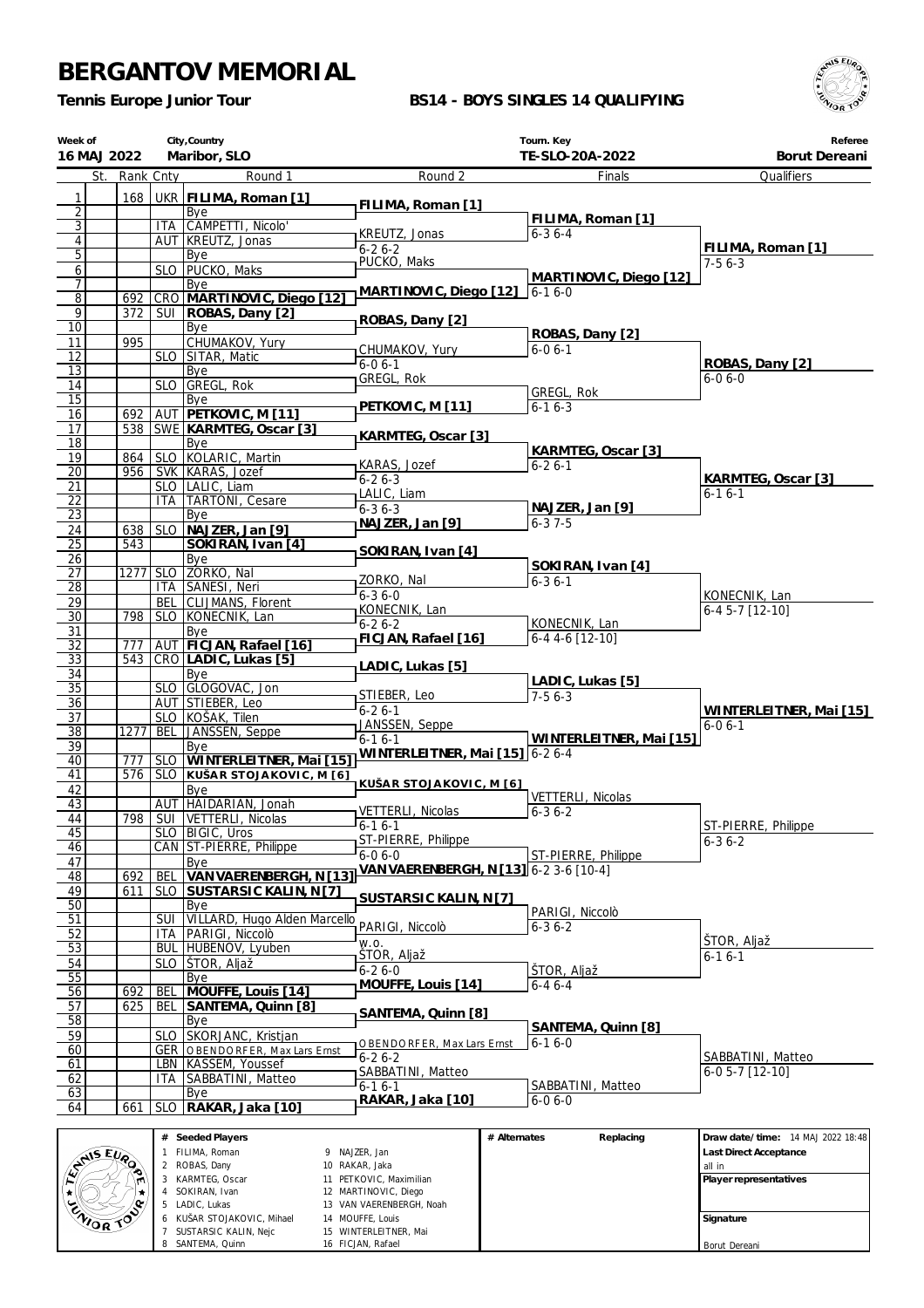SEVALD, Nikol SENICA, Alja SMART, Hollie DURRER, Anina

 BILLETER, Line GRIFFITHS, Edie WEYNEN, Celine NDORO, Shamiso

*Tennis Europe Junior Tour*

### **GS14 - GIRLS SINGLES 14 MAINDRAW**



**Signature** Borut Dereani

| Week of             | City, Country<br>16 MAJ 2022<br>Maribor, SLO |             |                   |                                          |                                            | Tourn. Key<br>TE-SLO-20A-2022        |                                 |                                  |            |           | Referee<br>Borut Dereani                                  |
|---------------------|----------------------------------------------|-------------|-------------------|------------------------------------------|--------------------------------------------|--------------------------------------|---------------------------------|----------------------------------|------------|-----------|-----------------------------------------------------------|
|                     | St.                                          | Rank Cnty   |                   | Round 1                                  | Round 2                                    | Round 3                              |                                 | Quarterfinals                    | Semifinals |           | Final                                                     |
|                     |                                              |             |                   |                                          |                                            |                                      |                                 |                                  |            |           |                                                           |
| 1<br>$\overline{2}$ |                                              | 56          |                   | CZE ZOLDAKOVA, D[1]<br>Bye               | ZOLDAKOVA, D [1]                           |                                      |                                 |                                  |            |           |                                                           |
| $\overline{3}$      |                                              | 922         |                   | SLO   MARINKOVIC, Ana                    |                                            | MANTA, Noelia                        |                                 |                                  |            |           |                                                           |
| 4                   |                                              | 889         | SUI               | MANTA, Noelia                            | MANTA, Noelia<br>$6 - 36 - 1$              | $6 - 46 - 3$                         |                                 | MANTA, Noelia                    |            |           |                                                           |
| 5                   | <b>WC</b>                                    |             |                   | SLO SIFKOVIC, EVA                        | BA, Elfya                                  |                                      |                                 | $6 - 36 - 2$                     |            |           |                                                           |
| 6                   | Q                                            | 767         | <b>BEL</b>        | BA, Elfya                                | $7-6(5)$ 3-6 6-4                           | NDORO, S [16]                        |                                 |                                  |            |           |                                                           |
| 7<br>$\overline{8}$ |                                              | 351         |                   | Bye<br>GBR   NDORO, S [16]               | NDORO, S [16]                              | $6 - 16 - 1$                         |                                 |                                  |            |           |                                                           |
| 9                   |                                              | 234         | <b>SLO</b>        | BIZJAK, Zala [9]                         |                                            |                                      |                                 |                                  |            |           |                                                           |
| 10                  |                                              |             |                   | Bye                                      | BIZJAK, Zala [9]                           | BIZJAK, Zala [9]                     |                                 |                                  |            |           |                                                           |
| 11                  | Q                                            | 543         | ITA               | CASCIA, Bianca                           | CLAES, Hannah                              | $6 - 16 - 3$                         |                                 |                                  |            |           |                                                           |
| 12                  |                                              | 396         | BEL               | CLAES, Hannah                            | $6 - 26 - 0$                               |                                      |                                 | BIZJAK, Zala [9]                 |            |           |                                                           |
| 13<br>14            | LL<br><b>WC</b>                              |             |                   | 1204 AUT POSCH, Anna<br>SLO STOR, Nika   | POSCH, Anna                                |                                      |                                 | $6 - 26 - 4$                     |            |           |                                                           |
| 15                  |                                              |             |                   | Bye                                      | $7-56-0$                                   | DURRER, A [8]                        |                                 |                                  |            |           |                                                           |
| 16                  |                                              | 223         | SUI               | DURRER, A [8]                            | DURRER, A [8]                              | $6 - 16 - 1$                         |                                 |                                  |            |           |                                                           |
| 17                  |                                              | 155         | <b>SLO</b>        | PETERNEL, Z [4]                          | PETERNEL, Z [4]                            |                                      |                                 |                                  |            |           |                                                           |
| 18                  |                                              |             |                   | Bye                                      |                                            | PETERNEL, Z [4]                      |                                 |                                  |            |           |                                                           |
| 19<br>20            | Q<br>Q                                       | 1082        | <b>ITA</b>        | ROZZI, Anna<br>AUT SREJIC, Lana          | ROZZI, Anna                                | $6-47-6(2)$                          |                                 |                                  |            |           |                                                           |
| 21                  | Q                                            | 1045        | SUI               | STRASSLE, Lina                           | $6 - 36 - 2$                               |                                      |                                 | PETERNEL, Z [4]                  |            |           |                                                           |
| 22                  |                                              | 487         | BEL               | <b>VANDEN ABEELE</b>                     | STRASSLE, Lina                             |                                      |                                 | $6 - 26 - 4$                     |            |           |                                                           |
| 23                  |                                              |             |                   | Bye                                      | $6 - 16 - 1$                               | STRASSLE, Lina<br>$6-06-2$           |                                 |                                  |            |           |                                                           |
| 24                  |                                              | 312         | GBR               | GRIFFITHS, E [14]                        | GRIFFITHS, E [14]                          |                                      |                                 |                                  |            |           |                                                           |
| $\overline{25}$     |                                              | 252         |                   | <b>GER</b> GETTERICH, A [11]             | GETTERICH, A[11]                           |                                      |                                 |                                  |            |           |                                                           |
| 26<br>27            |                                              |             | <b>SLO</b>        | Bye<br>GRUBEŠIC, Una                     |                                            | GETTERICH, A [11]                    |                                 |                                  |            |           |                                                           |
| $\overline{28}$     |                                              | 881         |                   | UKR KOVALCHUK, Karina                    | KOVALCHUK, Karina 6-3 6-0                  |                                      |                                 |                                  |            |           |                                                           |
| 29                  |                                              |             |                   | SLO   MIHAJLOVIC, L                      | $6 - 46 - 2$                               |                                      |                                 | GETTERICH, A [11]                |            |           |                                                           |
| 30                  |                                              | 619         | <b>SUI</b>        | RIVIER, Héloïse                          | RIVIER, Héloïse<br>$6-16-0$                | SEVALD, Nikol [5]                    |                                 | $6 - 46 - 3$                     |            |           |                                                           |
| 31                  |                                              |             |                   | Bye                                      | SEVALD, Nikol [5] 6-3 6-3                  |                                      |                                 |                                  |            |           |                                                           |
| 32                  |                                              | 157         |                   | SVK SEVALD, Nikol [5]                    |                                            |                                      |                                 |                                  |            |           |                                                           |
| <u>33</u><br>34     |                                              | 165         |                   | SLO SENICA, Alja [6]<br>Bye              | SENICA, Alja [6]                           |                                      |                                 |                                  |            |           |                                                           |
| 35                  |                                              | 462         | AUT               | RICHTAR, Anna                            |                                            | SENICA, Alja [6]                     |                                 |                                  |            |           |                                                           |
| 36                  | Q                                            | 835         | BEL               | EENNAES, Marie                           | RICHTAR, Anna<br>$6 - 27 - 5$              | $6 - 36 - 1$                         |                                 |                                  |            |           |                                                           |
| 37                  |                                              | 425         |                   | GBR   PHILLIPS, Nikita                   | PHILLIPS, Nikita                           |                                      |                                 | SENICA, Alja [6]<br>$6 - 36 - 1$ |            |           |                                                           |
| $\overline{38}$     |                                              | 413         | ITA               | SVEVA FUMAGALLI, S                       | $6 - 16 - 2$                               | DULÍKOVÁ, K [12]                     |                                 |                                  |            |           |                                                           |
| 39<br>40            |                                              | 257         | CZE               | Bye<br>DULÍKOVÁ, K <sup>[12]</sup>       | DULÍKOVÁ, K [12] 2-6 7-5 6-0               |                                      |                                 |                                  |            |           |                                                           |
| 41                  |                                              | 333         | BEL               | WEYNEN, C [15]                           |                                            |                                      |                                 |                                  |            |           |                                                           |
| 42                  |                                              |             |                   | Bye                                      | <b>WEYNEN, C [15]</b>                      |                                      |                                 |                                  |            |           |                                                           |
|                     | $43$ WC                                      |             |                   | SUI KRALJEVIC, N                         | BASAILOVIC, Laura 6-1 6-0                  | WEYNEN, C [15]                       |                                 |                                  |            |           |                                                           |
| 44                  |                                              |             |                   | 1014 SLO BASAILOVIC, Laura 6-0 6-1       |                                            |                                      |                                 | ISSAKOVA, S [3]                  |            |           |                                                           |
| 46                  | $45$ WC                                      | 375         | <b>SLO</b>        | UKR   MALCHENKO, Daria<br>MIHELCIC, Sara | MIHELCIC, Sara                             |                                      |                                 | $6 - 26 - 4$                     |            |           |                                                           |
| 47                  |                                              |             |                   | Bye                                      | $6 - 06 - 1$                               | ISSAKOVA, S [3]                      |                                 |                                  |            |           |                                                           |
| 48                  |                                              | 137         | KAZ               | ISSAKOVA, S [3]                          | ISSAKOVA, S [3]                            | 4-6 6-4 6-1                          |                                 |                                  |            |           |                                                           |
| 49                  |                                              | 222         | GBR               | SMART, Hollie [7]                        |                                            |                                      |                                 |                                  |            |           |                                                           |
| 50                  |                                              |             |                   | Bye                                      | SMART, Hollie [7]                          | SMART, Hollie [7]                    |                                 |                                  |            |           |                                                           |
| 51                  |                                              | 487         | <b>SUI</b>        | KAPPELER, L                              | KAPPELER, L                                | $6 - 16 - 4$                         |                                 |                                  |            |           |                                                           |
| 52<br>53            | <b>WC</b>                                    | 585<br>496  | SLO               | YANEVA, Veritsa<br>AUT MATTLE, Anna      | $6 - 36 - 2$                               |                                      |                                 | SMART, Hollie [7]                |            |           |                                                           |
| 54                  |                                              |             | HUN               | BADICS, Lara                             | MATTLE, Anna                               |                                      |                                 | $6 - 26 - 0$                     |            |           |                                                           |
| 55                  |                                              |             |                   | Bye                                      | $6 - 16 - 3$                               | MATTLE, Anna                         |                                 |                                  |            |           |                                                           |
| 56                  |                                              | 247         | <b>SLO</b>        | KADAK OCVIRK, K [10]                     | KADAK OCVIRK, K [10] 6-4 4-6 6-4           |                                      |                                 |                                  |            |           |                                                           |
| 57                  |                                              | 281         | SUI               | BILLETER, L [13]                         | BILLETER, L [13]                           |                                      |                                 |                                  |            |           |                                                           |
| 58                  |                                              |             |                   | Bye                                      |                                            | BILLETER, L [13]                     |                                 |                                  |            |           |                                                           |
| 59<br>60            | Q                                            | 1158<br>470 | BEL<br><b>SLO</b> | MOERBEEK, Lio<br>MURSHED, Tara           | MURSHED, Tara                              | $6 - 06 - 0$                         |                                 |                                  |            |           |                                                           |
| 61                  | Q                                            | 922         | <b>ITA</b>        | ANTICI, Alessia                          | $7-51-67-6(2)$                             |                                      |                                 | BAYUSCHENKO, A [2]               |            |           |                                                           |
| 62                  | <b>WC</b>                                    |             | <b>SLO</b>        | <b>TRNKOVSKI, K</b>                      | <b>ANTICI</b> , Alessia                    |                                      |                                 | $6 - 36 - 1$                     |            |           |                                                           |
| 63                  |                                              |             |                   | Bye                                      | $2 - 6 6 - 2 6 - 2$<br>BAYUSCHENKO, A [2]  | BAYUSCHENKO, A [2]<br>$6-26-7(7)6-3$ |                                 |                                  |            |           |                                                           |
| 64                  |                                              | 129         |                   | BAYUSCHENKO, A [2]                       |                                            |                                      |                                 |                                  |            |           |                                                           |
|                     |                                              |             |                   | # Seeded Players                         |                                            |                                      |                                 |                                  |            |           | www.tenniseurope.org<br>Draw date/time: 16 MAJ 2022 18:26 |
|                     |                                              |             | 1                 | ZOLDAKOVA, Denisa                        | 9 BIZJAK, Zala                             |                                      | # Lucky Losers<br>1 POSCH, Anna | Replacing<br>HORACEK, Stella     |            |           | Last Direct Acceptance                                    |
|                     | ANS EVA                                      |             | 2                 | BAYUSCHENKO, Alexandra                   | 10 KADAK OCVIRK, Kaja                      |                                      |                                 |                                  |            |           | VANDEN ABEELE, Janne (BEL)                                |
|                     |                                              |             |                   | 3 ISSAKOVA, Sofia                        | 11 GETTERICH, Aleksandrina                 |                                      |                                 |                                  |            |           | Player representatives                                    |
| ★                   |                                              | ¢           |                   | 4 PETERNEL, Zoja<br>5 SEVALD, Nikol      | 12 DULÍKOVÁ, Kristýna<br>13 BILLETER, Line |                                      |                                 |                                  |            |           |                                                           |
|                     | ZNIOR TO                                     |             | 6                 | SENICA, Alja                             | 14 GRIFFITHS, Edie                         |                                      |                                 |                                  |            | Signature |                                                           |
|                     |                                              |             |                   | SMART. Hollie                            | 15 WEYNEN, Celine                          |                                      |                                 |                                  |            |           |                                                           |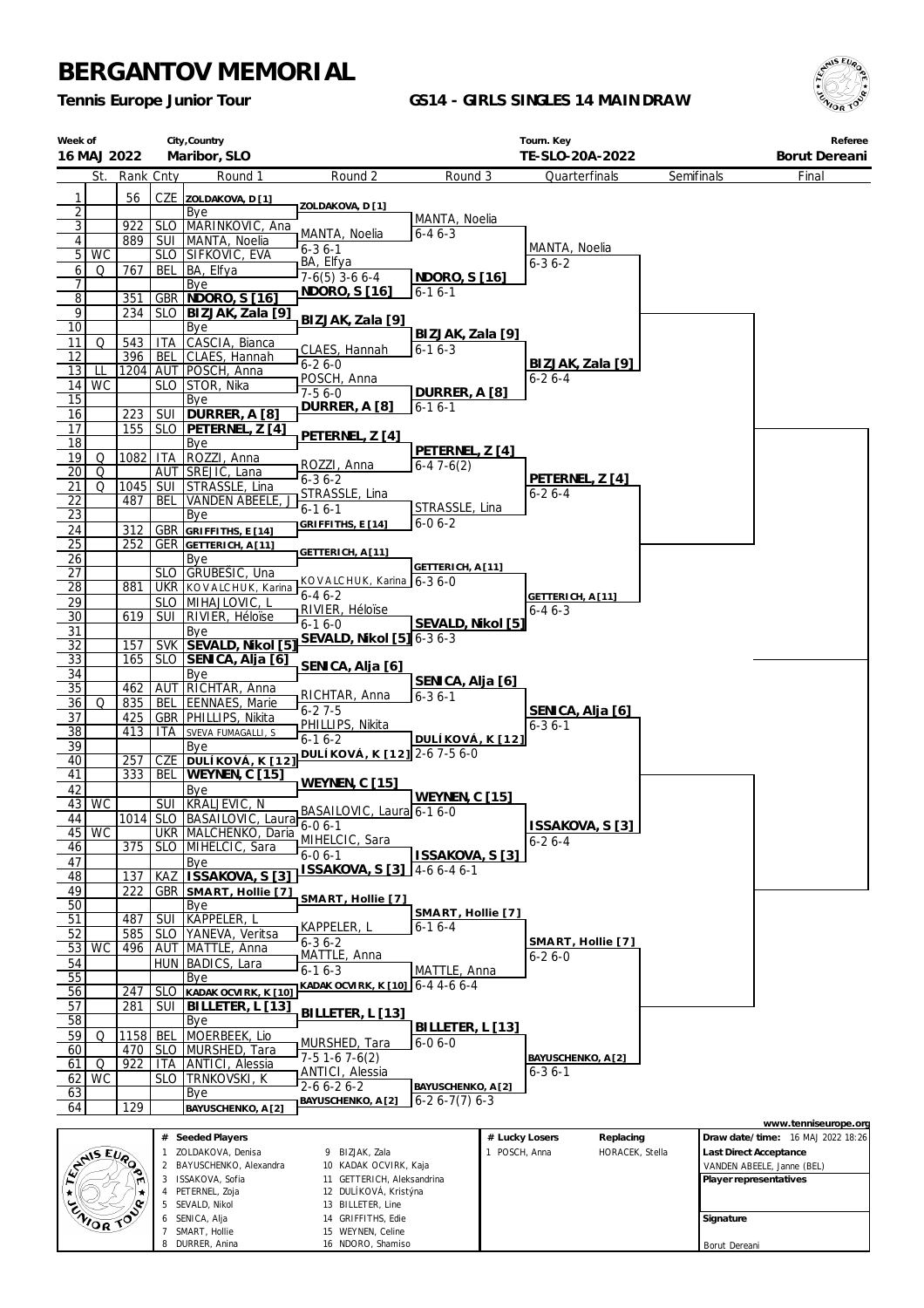*Tennis Europe Junior Tour*

### **GS14 - GIRLS SINGLES 14 QUALIFYING**



| Week of<br>16 MAJ 2022 |               |            | City, Country<br>Maribor, SLO  | Tourn. Key<br>TE-SLO-20A-2022      | Referee<br>Borut Dereani            |
|------------------------|---------------|------------|--------------------------------|------------------------------------|-------------------------------------|
|                        | St. Rank Cnty |            | Round 1                        | Finals                             | Qualifiers                          |
|                        |               |            |                                |                                    |                                     |
| $\mathbf{1}$           | 543           |            | ITA CASCIA, Bianca [1]         | CASCIA, Bianca [1]                 |                                     |
| $\overline{c}$         |               |            | Bye                            |                                    | CASCIA, Bianca [1]                  |
| 3                      |               |            | AUT NEDIC, Tea                 |                                    | $6 - 16 - 4$                        |
| 4                      |               |            | SLO ARSENOVIC, Špela           | NEDIC, Tea<br>$7-56-4$             |                                     |
| 5                      | 767           |            | BEL BA, Elfya [2]              |                                    |                                     |
|                        |               |            |                                | BA, Elfya [2]                      |                                     |
| 6                      |               |            | Bye                            |                                    | <b>BA, Elfya</b> [2]                |
| $\overline{7}$         |               |            | ITA   TRIVELLA, Lavinia        | TRIVELLA, Lavinia                  | $6 - 06 - 0$                        |
| $\overline{8}$         |               |            | SLO HAT, Naja                  | $1-66-4$ [10-4]                    |                                     |
| 9                      | 797           |            | SLO FLEISCHMAN, Jerca [3]      |                                    |                                     |
| 10                     |               |            | Bye                            | FLEISCHMAN, Jerca [3]              |                                     |
|                        |               |            |                                |                                    | SREJIC, Lana                        |
| 11                     |               |            | SLO STRAŽAR, Hana              | SREJIC, Lana                       | $6-30-6$ [10-3]                     |
| 12                     |               |            | AUT SREJIC, Lana               | $6 - 16 - 0$                       |                                     |
| 13                     | 835           |            | BEL EENNAES, Marie [4]         |                                    |                                     |
| 14                     |               |            | Bye                            | EENNAES, Marie [4]                 |                                     |
| 15                     |               |            | ITA LUPO, Sofia                |                                    | EENNAES, Marie [4]<br>$6 - 16 - 4$  |
|                        |               |            |                                | LUPO, Sofia                        |                                     |
| 16                     |               |            | 1082 SLO PLESKOVIC, Lana [10]  | $6 - 36 - 1$                       |                                     |
| 17                     | 922           |            | <b>ITA ANTICI, Alessia [5]</b> | ANTICI, Alessia [5]                |                                     |
| 18                     |               |            | Bye                            |                                    |                                     |
| 19                     |               |            | SLO STUSAJ, Lili               |                                    | ANTICI, Alessia [5]<br>$6 - 26 - 2$ |
| 20                     |               |            | 1204 AUT POSCH, Anna [13]      | POSCH, Anna [13]<br>$6 - 06 - 4$   |                                     |
|                        |               |            |                                |                                    |                                     |
| 21                     |               |            | 1014 SLO LAMOVŠEK, Pika [6]    | LAMOVŠEK, Pika [6]                 |                                     |
| 22                     |               |            | Bye                            |                                    | MOFRBEEK Lio [11]                   |
| 23                     |               | ITA        | MARINAI, MARGHERITA            | MOERBEEK, Lio [11]                 | $6 - 26 - 2$                        |
| 24                     | 1158          | <b>BEL</b> | MOERBEEK, Lio [11]             | $6 - 26 - 2$                       |                                     |
| $\frac{25}{2}$         | 1014          | <b>BEL</b> | VANSPAUWEN, Noor [7]           |                                    |                                     |
| 26                     |               |            | Bye                            | VANSPAUWEN, Noor [7]               |                                     |
|                        |               |            |                                |                                    | ROZZI, Anna [9]                     |
| 27                     |               | <b>SLO</b> | STOPAR, Maja                   | ROZZI, Anna [9]                    | $6 - 26 - 4$                        |
| 28                     |               |            | 1082   ITA   ROZZI, Anna [9]   | $6 - 06 - 1$                       |                                     |
| 29                     |               |            | 1045   SUI STRASSLE, Lina [8]  |                                    |                                     |
| 30                     |               |            | SLO RIBICIC, Eva               | STRASSLE, Lina [8]<br>$6 - 06 - 0$ |                                     |
| 31                     |               |            | SLO   MASTNAK, Ema             |                                    | STRASSLE, Lina [8]<br>6-1 6-0       |
|                        |               |            |                                | MASTNAK, Ema                       |                                     |
| 32                     |               |            | 1204 MNE BRATIC, Lena [12]     | $6 - 46 - 1$                       |                                     |

|                  | # Seeded Players      |                    | # Alternates | Replacing | Draw date/time: 14 MAJ 2022 18:48 |  |
|------------------|-----------------------|--------------------|--------------|-----------|-----------------------------------|--|
|                  | CASCIA, Bianca        | 9 ROZZI, Anna      |              |           | <b>Last Direct Acceptance</b>     |  |
| AIS EVA<br>ಾ     | 2 BA. Elfva           | 10 PLESKOVIC, Lana |              |           | all in                            |  |
| m                | FLEISCHMAN, Jerca     | 11 MOERBEEK, Lio   |              |           | Player representatives            |  |
|                  | <b>EENNAES, Marie</b> | 12 BRATIC, Lena    |              |           |                                   |  |
| ಀ<br>.c          | ANTICI, Alessia       | 13 POSCH, Anna     |              |           |                                   |  |
| <b>ENIOR TOP</b> | 6 LAMOVŠEK, Pika      |                    |              |           | Signature                         |  |
|                  | VANSPAUWEN, Noor      |                    |              |           |                                   |  |
|                  | 8 STRASSLE, Lina      |                    |              |           | Borut Dereani                     |  |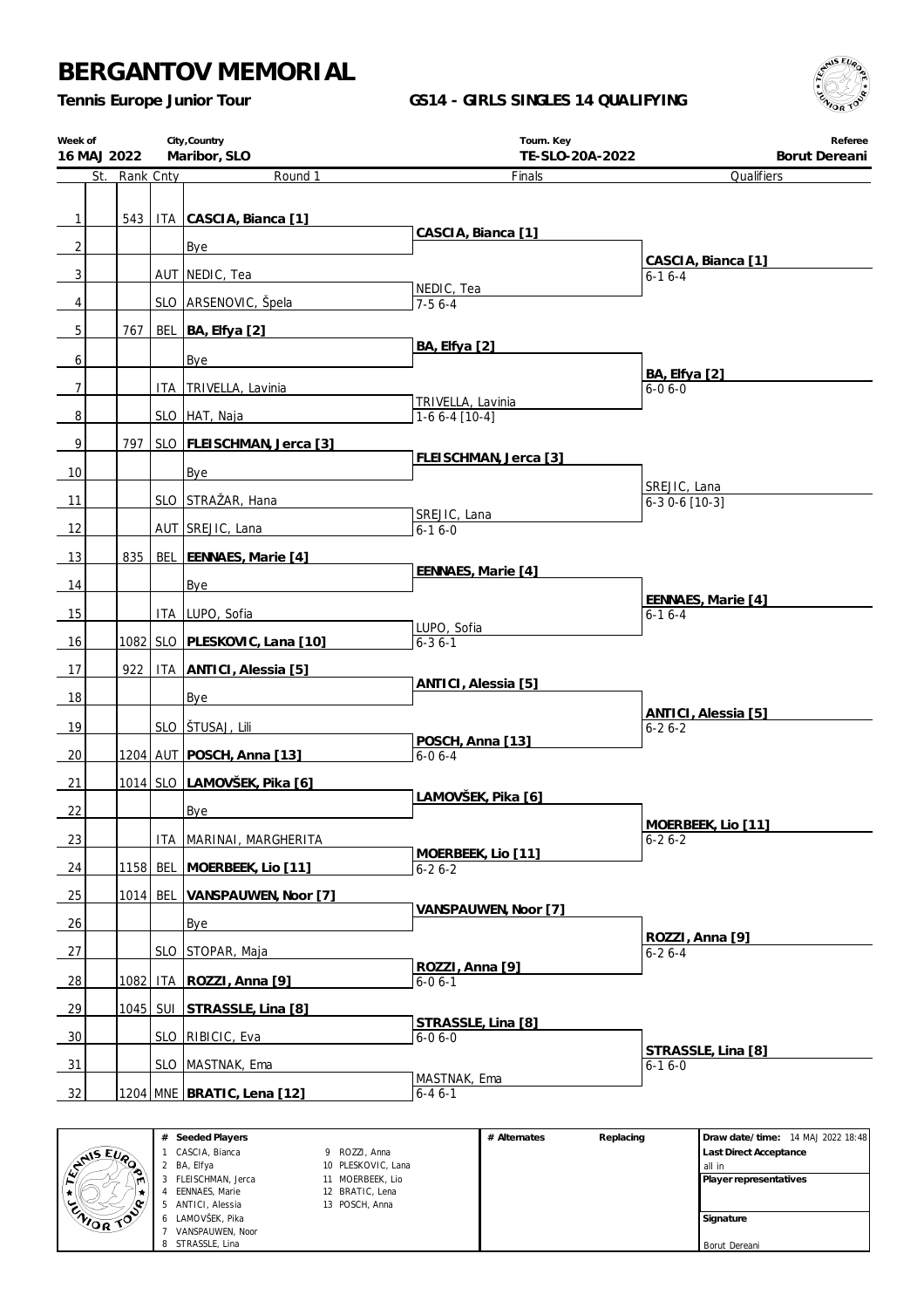*Tennis Europe Junior Tour*

### **BD14 - BOYS DOUBLES 14 MAINDRAW**



| Week of        |           | City, Country<br>Maribor, SLO<br>16 MAJ 2022<br>St. Rank Cnty |                          |                                                                    |                                         | Tourn. Key<br>TE-SLO-20A-2022        |                                        | Referee<br>Borut Dereani |
|----------------|-----------|---------------------------------------------------------------|--------------------------|--------------------------------------------------------------------|-----------------------------------------|--------------------------------------|----------------------------------------|--------------------------|
|                |           |                                                               |                          | Round 1                                                            | Round 2                                 | Quarterfinals                        | Semifinals                             | Final                    |
| $\mathbf{1}$   |           | 49<br>41                                                      |                          | SWE RYDEN, Victor [1]<br>KAZ   ZHALGASBAY, Damir RYDEN, Victor [1] | ZHALGASBAY, Damir                       |                                      |                                        |                          |
| 2              |           |                                                               |                          | Bye<br>SLO KLEP, Tay                                               |                                         | RYDEN, Victor [1]                    |                                        |                          |
| 3 <sup>1</sup> |           | 818<br>777                                                    |                          | SLO WINTERLEITNER, Mai                                             | KLEP, Tay                               | ZHALGASBAY, Damir<br>$6 - 06 - 3$    |                                        |                          |
|                |           | 302                                                           |                          | SUI   FLURI, Mateo                                                 | WINTERLEITNER, Mai                      |                                      |                                        |                          |
| 4              |           | 798<br>728                                                    | SUI                      | VETTERLI, Nicolas<br>SLO BECIROVIC NOVAK, M                        | $6 - 26 - 2$                            |                                      | RYDEN, Victor [1]<br>ZHALGASBAY, Damir |                          |
| 5              |           | 798                                                           |                          | SLO MARINSEK, Luka                                                 | BECIROVIC NOVAK, M                      |                                      | $6 - 06 - 3$                           |                          |
| 6              |           | 397                                                           |                          | BURMAKIN, Alexander<br>818   SLO   PECOVNIK, JOST                  | MARINSEK, Luka<br>$6 - 46 - 3$          | BECIROVIC NOVAK, M                   |                                        |                          |
| 7              |           |                                                               |                          | Bye                                                                | MEACCI, Marco [6]                       | MARINSEK, Luka<br>$6-16-4$           |                                        |                          |
|                |           | 302                                                           | <b>ITA</b>               | MEACCI, Marco [6]                                                  | ZAJC GAJSEK, Lasse                      |                                      |                                        |                          |
| 8              |           | 187<br>168                                                    |                          | SLO ZAJC GAJSEK, Lasse<br>SLO   PETROVIC, Luka [3]                 |                                         |                                      |                                        |                          |
| 9              |           | 70                                                            |                          | SLO SULJIC, Svit                                                   | PETROVIC, Luka [3]<br>SULJIC, Svit      |                                      |                                        |                          |
| 10             |           |                                                               |                          | Bye                                                                |                                         | PETROVIC, Luka [3]                   |                                        |                          |
| 11             |           | 538                                                           |                          | 226 SWE EKOFF, Jesper<br>SWE KARMTEG, Oscar                        | EKOFF, Jesper                           | SULJIC, Svit<br>$6 - 16 - 0$         |                                        |                          |
|                | <b>WC</b> |                                                               |                          | SLO   LALIC, Liam                                                  | KARMTEG, Oscar                          |                                      |                                        |                          |
| 12             |           | WC 1109                                                       |                          | SLO   PUCKO, Maks<br>SLO LAUBIC, Mark                              | $6 - 46 - 0$                            |                                      | AERTS, Solen                           |                          |
| 13             |           | 638                                                           |                          | SLO   NAJZER, Jan                                                  | AERTS, Solen                            |                                      | MOUFFE, Louis<br>6-4 2-6 [10-6]        |                          |
|                |           | 242                                                           | BEL                      | <b>AERTS, Solen</b>                                                | MOUFFE, Louis                           |                                      |                                        |                          |
| 14             |           | 692                                                           | <b>BEL</b>               | MOUFFE, Louis                                                      | $6-47-6(7)$                             | AERTS, Solen<br>MOUFFE, Louis        |                                        |                          |
| 15             |           |                                                               |                          | Bye                                                                | MATUNAK, M [7]                          | $6 - 46 - 2$                         |                                        |                          |
| 16             |           | 389<br>157                                                    |                          | SVK MATUNAK, M [7]<br>SVK SYKORA, Samuel                           | SYKORA, Samuel                          |                                      |                                        |                          |
|                |           | 202                                                           | $\overline{\text{SUI}}$  | GUNZINGER, T [8]                                                   |                                         |                                      |                                        |                          |
| 17             |           | 372                                                           | SUI                      | ROBAS, Dany                                                        | GUNZINGER, T [8]<br>ROBAS, Dany         |                                      |                                        |                          |
| 18             |           |                                                               |                          | Bye                                                                |                                         | GUNZINGER, T [8]                     |                                        |                          |
|                |           | 509                                                           | SLO                      | LUGARIC, Liam                                                      |                                         | ROBAS, Dany                          |                                        |                          |
| 19             | <b>WC</b> | 426                                                           | <b>SLO</b>               | SIFTAR, Jure<br>LBN   KASSEM, Youssef                              | LUGARIC, Liam<br>SIFTAR, Jure           | $6 - 16 - 2$                         |                                        |                          |
| 20             |           |                                                               |                          | SLO   MERVIC, Jakob                                                | $6 - 16 - 2$                            |                                      | GUNZINGER, T [8]                       |                          |
| 21             |           | 543                                                           |                          | SOKIRAN, Ivan<br>CAN ST-PIERRE, Philippe                           | SOKIRAN, Ivan                           |                                      | ROBAS, Dany<br>6-1 4-6 [10-3]          |                          |
|                | <b>WC</b> |                                                               |                          | SLO KOSAK, Tilen                                                   | ST-PIERRE, Philippe                     |                                      |                                        |                          |
| 22             |           |                                                               |                          | SLO SITAR, Matic                                                   | $6 - 06 - 1$                            | ANDERSSON, L [4]<br>BRUHN AABY, Mads |                                        |                          |
| 23             |           |                                                               |                          | <u>Bye</u>                                                         | ANDERSSON, L [4]                        | $6 - 26 - 3$                         |                                        |                          |
|                |           | 143<br>160                                                    |                          | SWE ANDERSSON, L [4]<br>DEN BRUHN AABY, Mads                       | BRUHN AABY, Mads                        |                                      |                                        |                          |
| 24             |           | 213                                                           |                          | AUT BEHRMANN, Thilo [5]                                            |                                         |                                      |                                        |                          |
| 25             |           | 182                                                           |                          | AUT ZIMMER, Florian                                                | BEHRMANN, Thilo [5]<br>ZIMMER, Florian  |                                      |                                        |                          |
| 26             |           |                                                               |                          | Bye                                                                |                                         | BEHRMANN, Thilo [5]                  |                                        |                          |
| 27             |           | 294<br>692                                                    | <b>BEL</b><br><b>BEL</b> | <b>DENOTTE, Nik</b><br>VAN VAERENBERGH, N DENOTTE, Nik             |                                         | ZIMMER, Florian<br>$6 - 46 - 1$      |                                        |                          |
|                | <b>WC</b> | 576                                                           | <b>SLO</b>               | KUŠAR STOJAKOVIC, M VAN VAERENBERGH, N                             |                                         |                                      |                                        |                          |
| $\frac{28}{ }$ |           | 661<br>316                                                    | SLO                      | RAKAR, Jaka<br>SWE KALTENECKER, William                            | $6 - 06 - 1$                            |                                      | BEHRMANN, Thilo [5]<br>ZIMMER, Florian |                          |
| $\frac{29}{2}$ |           | 417                                                           |                          | SWE MULLER, Maximus                                                | KALTENECKER, William                    |                                      | $6 - 06 - 3$                           |                          |
| 30             |           | 798                                                           | SLO I                    | SLO KONECNIK, Lan<br>ŠTOR, Aljaž                                   | MULLER, Maximus<br>$6 - 26 - 3$         | KALTENECKER, William                 |                                        |                          |
|                |           |                                                               |                          |                                                                    |                                         | MULLER, Maximus                      |                                        |                          |
| 31             |           | 77                                                            |                          | Bye<br><b>GER</b> ONTIVEROS CASTRO, M [2]                          | ONTIVEROS CASTRO, M [2]<br> SYKORA, Jan | W.O.                                 |                                        |                          |
| 32             |           | 100                                                           |                          | CZE SYKORA, Jan                                                    |                                         |                                      |                                        |                          |

|                  |                           |                     |              |           | www.tenniseurope.org                |
|------------------|---------------------------|---------------------|--------------|-----------|-------------------------------------|
|                  | # Seeded Players          |                     | # Alternates | Replacing | Draw date/time: 17 MAJ 2022 12:50   |
|                  | RYDEN, Victor             | 5 BEHRMANN, Thilo   |              |           | <b>Last Direct Acceptance</b>       |
| <b>ANSEUP</b>    | ZHALGASBAY, Damir         | ZIMMER, Florian     |              |           | KLEP, T (SLO)+WINTERLEITNER, M (SLO |
|                  | 2 ONTIVEROS CASTRO, Marco | 6 MEACCI, Marco     |              |           | Player representatives              |
|                  | SYKORA, Jan               | ZAJC GAJSEK, Lasse  |              |           |                                     |
| .c               | PETROVIC, Luka            | MATUNAK, Martin     |              |           |                                     |
| <b>ENIOR TOP</b> | SULJIC. Svit              | SYKORA, Samuel      |              |           | Signature                           |
|                  | ANDERSSON, Linus          | 8 GUNZINGER, Thomas |              |           |                                     |
|                  | BRUHN AABY, Mads          | ROBAS, Dany         |              |           | Borut Dereani                       |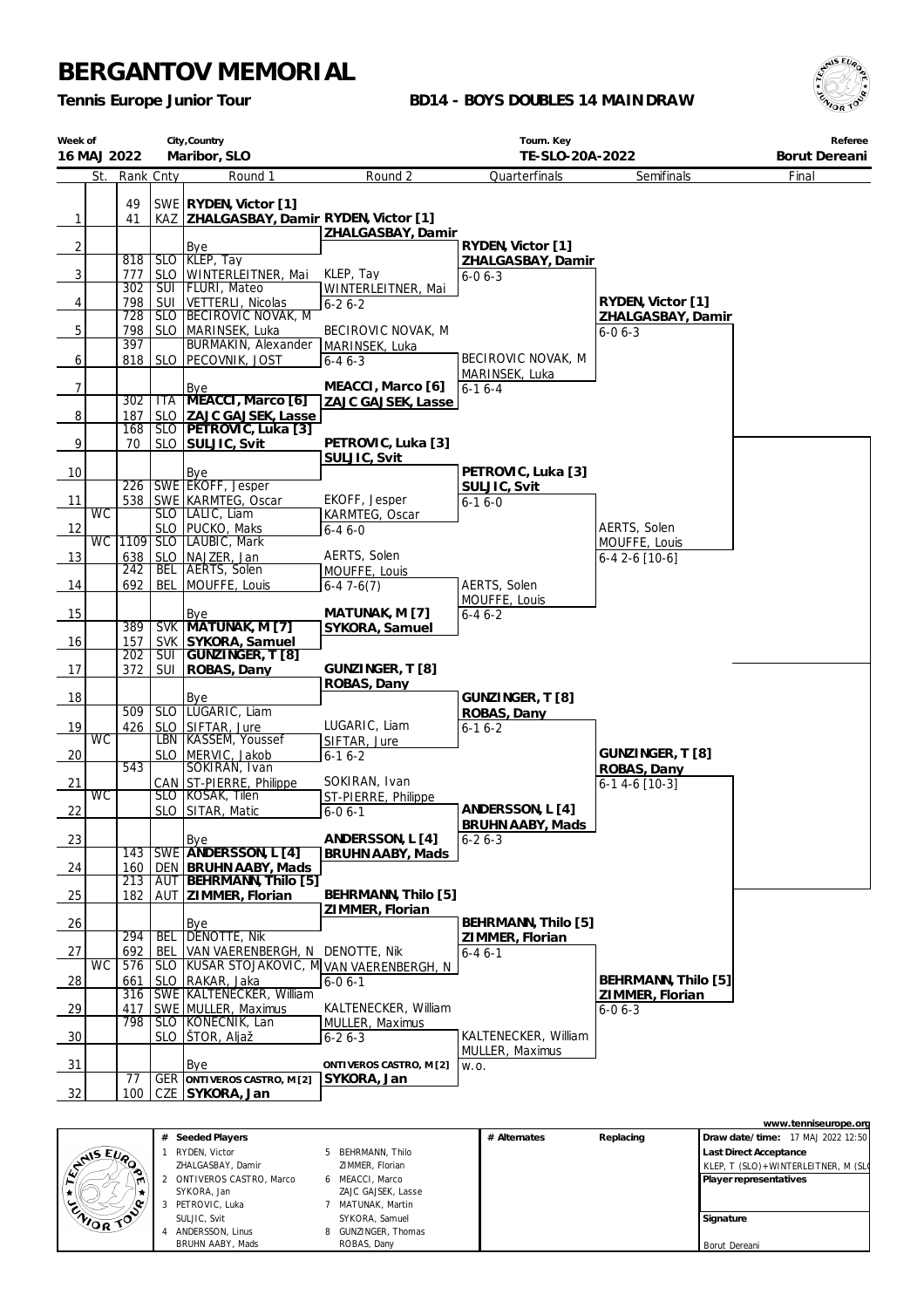**City,Country**

*Tennis Europe Junior Tour*

**Week of**

#### **GD14 - GIRLS DOUBLES 14 MAIN DRAW**

**Tourn. Key**

| 16 MAJ 2022     |     |                  |            | Maribor, SLO                            |                                        | TE-SLO-20A-2022     |                    | Borut Dereani |
|-----------------|-----|------------------|------------|-----------------------------------------|----------------------------------------|---------------------|--------------------|---------------|
|                 | St. | Rank Cnty        |            | Round 1                                 | Round 2                                | Quarterfinals       | Semifinals         | Final         |
|                 |     | 165              |            | SLO SENICA, Alja [1]                    |                                        |                     |                    |               |
| 1               |     | 56               |            | CZE ZOLDAKOVA, Denisa SENICA, Alja [1]  |                                        |                     |                    |               |
|                 |     |                  |            |                                         | ZOLDAKOVA, Denisa                      |                     |                    |               |
| $\overline{2}$  |     |                  |            | Bye                                     |                                        | SENICA, Alja [1]    |                    |               |
|                 |     |                  | <b>ITA</b> | MARINAI, MARGHERITA                     |                                        | ZOLDAKOVA, Denisa   |                    |               |
| $\overline{3}$  |     | 413              |            | ITA SVEVA FUMAGALLI, S                  | MARINAI, MARGHERITA 7-56-2             |                     |                    |               |
|                 |     |                  |            | HUN BADICS, Lara                        | SVEVA FUMAGALLI, S                     |                     |                    |               |
| $\vert 4 \vert$ |     |                  |            | SLO MIHAJLOVIC, Leontina 7-5 6-3        |                                        |                     | SENICA, Alja [1]   |               |
|                 |     |                  |            | SLO HAT, Naja                           |                                        |                     | ZOLDAKOVA, Denisa  |               |
| 5               |     |                  |            | SLO   ŠTUSAJ, Lili                      | BA, Elfya                              |                     | $6 - 36 - 4$       |               |
|                 |     | 767              | <b>BEL</b> | BA, Elfva                               | VANDEN ABEELE, Janne                   |                     |                    |               |
| $6 \mid$        |     | 487              | <b>BEL</b> | VANDEN ABEELE, Janne 6-2 6-2            |                                        | NDORO, Shamiso [7]  |                    |               |
|                 |     |                  |            |                                         |                                        | PHILLIPS, Nikita    |                    |               |
| 7               |     |                  |            | Bye                                     | NDORO, Shamiso $[7]\overline{6-2}$ 6-1 |                     |                    |               |
|                 |     | 351              |            | GBR NDORO, Shamiso [7] PHILLIPS, Nikita |                                        |                     |                    |               |
| 8 <sup>1</sup>  |     | 425              |            | GBR   PHILLIPS, Nikita                  |                                        |                     |                    |               |
|                 |     | 155              |            | SLO PETERNEL, Zoja [3]                  | PETERNEL, Zoja [3]                     |                     |                    |               |
| 9               |     | 157              |            | SVK SEVALD, Nikol                       |                                        |                     |                    |               |
|                 |     |                  |            |                                         | SEVALD, Nikol                          | PETERNEL, Zoja [3]  |                    |               |
| 10              |     | 487              |            | Bye<br>SUI KAPPELER, L                  |                                        | SEVALD, Nikol       |                    |               |
| 11              |     |                  |            | 1045   SUI STRASSLE, Lina               | KAPPELER, L                            | $6 - 26 - 0$        |                    |               |
|                 |     | 470              |            | SLO MURSHED, Tara                       | STRASSLE, Lina                         |                     |                    |               |
| 12              |     | 585              |            | SLO   YANEVA, Veritsa                   | $6-37-6(4)$                            |                     | PETERNEL, Zoja [3] |               |
|                 |     |                  |            | UKR MALCHENKO, Daria                    |                                        |                     | SEVALD, Nikol      |               |
| 13              |     |                  |            | SLO MASTNAK, Ema                        | MATTLE, Anna                           |                     | $6-07-6(2)$        |               |
|                 |     |                  |            | 496   AUT   MATTLE, Anna                | RICHTAR, Anna                          |                     |                    |               |
| 14              |     |                  |            | 462   AUT   RICHTAR, Anna               | $6 - 36 - 1$                           | KADAK OCVIRK, K [6] |                    |               |
|                 |     |                  |            |                                         |                                        | MIHELCIC, Sara      |                    |               |
| 15              |     |                  |            | Bye                                     | KADAK OCVIRK, K $[6]$ 6-3 6-2          |                     |                    |               |
|                 |     | 247              |            | SLO KADAK OCVIRK, K [6] MIHELCIC, Sara  |                                        |                     |                    |               |
| 16              |     | 375              |            | SLO MIHELCIC, Sara                      |                                        |                     |                    |               |
|                 |     | 312              |            | GBR GRIFFITHS, Edie [5]                 | GRIFFITHS, Edie [5]                    |                     |                    |               |
| 17              |     | 222              |            | GBR SMART, Hollie                       | SMART, Hollie                          |                     |                    |               |
| 18              |     |                  |            | Bye                                     |                                        | GRIFFITHS, Edie [5] |                    |               |
|                 |     | 922              | <b>ITA</b> | ANTICI, Alessia                         |                                        | SMART, Hollie       |                    |               |
| 19              |     | 543              | <b>ITA</b> | CASCIA, Bianca                          | DURRER, Anina                          | $6-7(5) 6-3 [10-8]$ |                    |               |
|                 |     | $\overline{223}$ |            | SUI   DURRER, Anina                     | MANTA, Noelia                          |                     |                    |               |
|                 |     |                  |            |                                         |                                        |                     |                    |               |

 $18$ 19 20 889 <u>sui</u> MANTA, Noelia 21 333 1158 BEL MOERBEEK, Lio  $rac{BEL}{SLO}$ WEYNEN, Celine 22  $\frac{888}{922}$ SLO SLO |MARINKOVIC, Ana SIFKOVIC, EVA  $\begin{array}{|c|c|c|c|c|}\n\hline\n23 & 234 & \text{SLO} & \text{B}12 \\
\hline\n\end{array}$ 24 252 234 **GER**<br>SUI SLO **BIZJAK, Zala [4] GETTERICH, A** 25 619 281 SUI SUI **BILLETER, Line [8] RIVIER, Héloïse**  $26$  Bye  $27$  797 1014 SLO  $rac{\text{SLO}}{\text{SIII}}$ BASAILOVIC, Laura FLEISCHMAN, Jerca 28 | ITA<br>| 1014 | SLO KRALJEVIC, N TRIVELLA, Lavinia 29 1014 SLO<br>RFI SLO LAMOVŠEK, Pika TRNKOVSKI, Karolina 30 835 396 BEL CLAES, Hannah EENNAES, Marie  $31$   $\vert$   $\vert$   $\vert$   $\vert$  Bye  $32$  137 129 KAZ **ISSAKOVA, Sofia BAYUSCHENKO, A [2] ISSAKOVA, Sofia**  $6 - 06 - 1$ MOERBEEK, Lio WEYNEN, Celine 6-0 6-4 **BIZJAK, Zala [4] GETTERICH, A BILLETER, Line [8] RIVIER, Héloïse** BASAILOVIC, Laura FLEISCHMAN, Jerca  $6 - 26 - 1$ CLAES, Hannah EENNAES, Marie 6-3 6-3 **BAYUSCHENKO, A [2]** 6-0 6-0 MOERBEEK, Lio WEYNEN, Celine 6-4 6-4 **BILLETER, Line [8] RIVIER, Héloïse** 6-2 6-3 **BAYUSCHENKO, A [2] ISSAKOVA, Sofia GRIFFITHS, Edie [5] SMART, Hollie** 6-2 6-3 **BAYUSCHENKO, A [2] ISSAKOVA, Sofia** 6-2 6-1



| # Seeded Players         |   |                    | # Alternates | Replacing | Draw date/time: 17 MAJ 2022 12:30 |
|--------------------------|---|--------------------|--------------|-----------|-----------------------------------|
| SENICA, Alja             |   | 5 GRIFFITHS, Edie  |              |           | <b>Last Direct Acceptance</b>     |
| ZOLDAKOVA, Denisa        |   | SMART, Hollie      |              |           | HAT, N (SLO)+ŠTUSAJ, L (SLO)      |
| 2 BAYUSCHENKO, Alexandra | 6 | KADAK OCVIRK, Kaja |              |           | Player representatives            |
| ISSAKOVA, Sofia          |   | MIHELCIC, Sara     |              |           |                                   |
| 3 PETERNEL, Zoja         |   | NDORO, Shamiso     |              |           |                                   |
| SEVALD, Nikol            |   | PHILLIPS, Nikita   |              |           | Signature                         |
| 4 BIZJAK, Zala           | 8 | BILLETER, Line     |              |           |                                   |
| GETTERICH, Aleksandrina  |   | RIVIER, Héloise    |              |           | Borut Dereani                     |



**Referee**

**www.tenniseurope.org**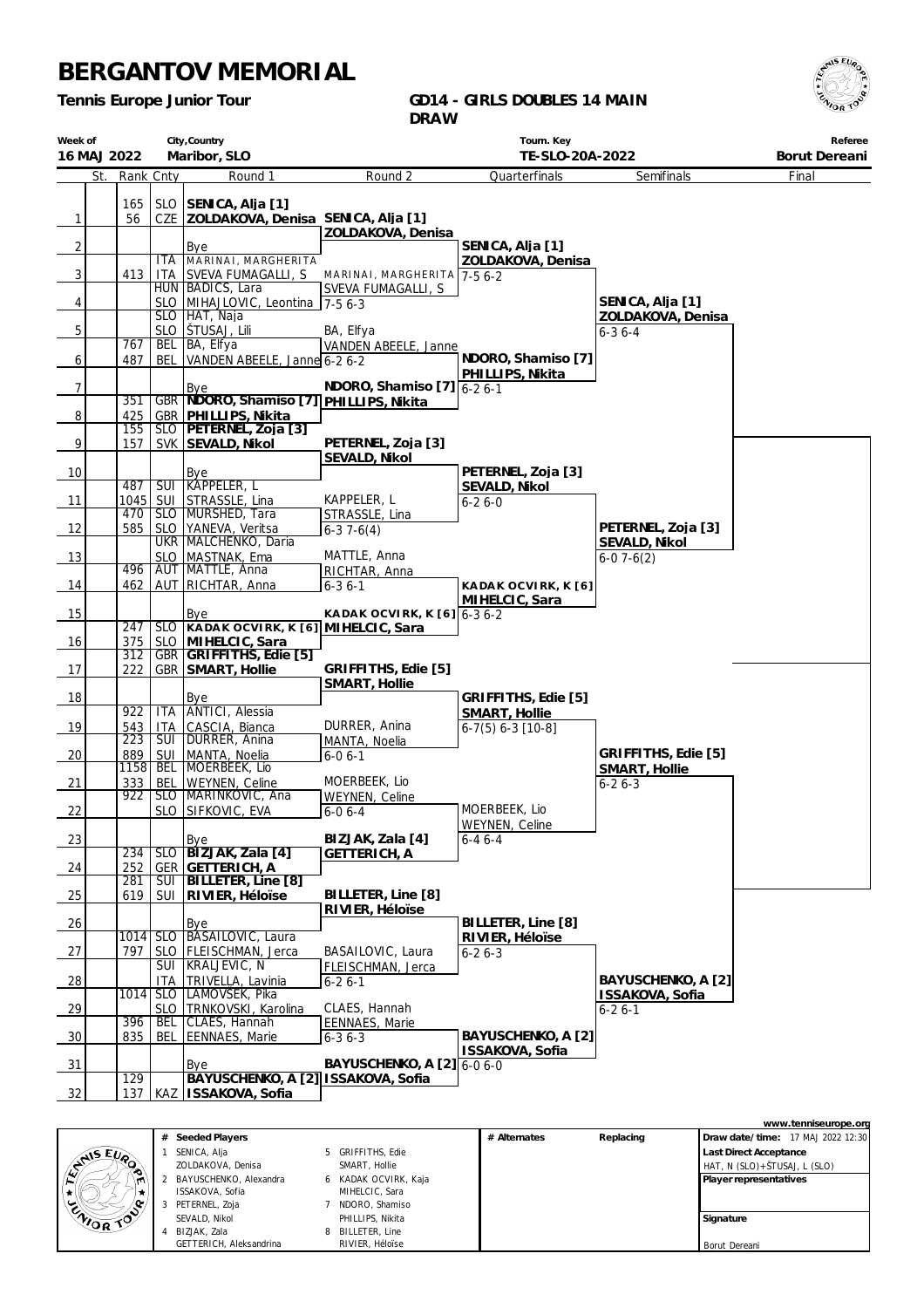7 SIDOROV, Artem 8 HRIBAR, Matic

15 KECSKÉS, Oliver 16 CEBAN, Mark

*Tennis Europe Junior Tour*

### **BS16 - BOYS SINGLES 16 MAINDRAW**



Borut Dereani

| Week of<br>16 MAJ 2022 |           |            |                          | City, Country<br>Maribor, SLO                  |                                                   |                                        |                | Tourn. Key<br>TE-SLO-20A-2022                                  |                    |                        | Referee<br>Borut Dereani                           |
|------------------------|-----------|------------|--------------------------|------------------------------------------------|---------------------------------------------------|----------------------------------------|----------------|----------------------------------------------------------------|--------------------|------------------------|----------------------------------------------------|
|                        | St.       | Rank Cnty  |                          | Round 1                                        | Round <sub>2</sub>                                | Round 3                                |                | Quarterfinals                                                  | Semifinals         |                        | Final                                              |
| 1                      |           | 14         | SRB                      | JOVIC, Nikola [1]                              |                                                   |                                        |                |                                                                |                    |                        |                                                    |
| $\overline{2}$         |           |            |                          | Bye                                            | JOVIC, Nikola [1]                                 | JOVIC, Nikola [1]                      |                |                                                                |                    |                        |                                                    |
| 3                      | WC        |            | <b>SLO</b>               | ROT, Nal                                       | GSCHIEL, A                                        | $6 - 17 - 5$                           |                |                                                                |                    |                        |                                                    |
| 4<br>5                 |           | 492<br>321 | AUT<br>GBR               | <b>GSCHIEL, A</b><br>CHANNON, Liam             | $7-6(1)$ 6-2                                      |                                        |                | MECARELLI, Michele                                             |                    |                        |                                                    |
| 6                      |           | 311        | ITA.                     | MECARELLI, Michele                             | MECARELLI, Michele<br>$6-46-2$                    |                                        |                | 6-47-5                                                         |                    |                        |                                                    |
| 7                      |           |            |                          | Bye                                            | DASSET, E [14]                                    | MECARELLI, Michele<br>$6 - 46 - 4$     |                |                                                                |                    |                        |                                                    |
| $\overline{8}$<br>9    |           | 264<br>192 | <b>BEL</b><br><b>SLO</b> | DASSET, E [14]                                 |                                                   |                                        |                |                                                                |                    |                        |                                                    |
| 10                     |           |            |                          | MARJANOVIC, L [10]<br>Bye                      | MARJANOVIC, L [10]                                |                                        |                |                                                                |                    |                        |                                                    |
| 11                     |           | 371        | <b>UKR</b>               | KALABISHKA, M                                  |                                                   | KALABISHKA, M<br>$6 - 4$ 3 - 6 $6 - 1$ |                |                                                                |                    |                        |                                                    |
| 12                     | Q         | 887        | ITA                      | ZANINI, Andrea                                 | KALABISHKA, M<br>$7-6(5)$ 7-6(5)                  |                                        |                | KALABISHKA, M                                                  |                    |                        |                                                    |
| 13<br>14               |           | 490<br>360 | AUT                      | PLATZER, Julian<br>NOR ZUBOVIC, Tarik          | PLATZER, Julian                                   |                                        |                | 6-4 6-2                                                        |                    |                        |                                                    |
| 15                     |           |            |                          | Bye                                            | $6 - 06 - 0$                                      | PLATZER, Julian                        |                |                                                                |                    |                        |                                                    |
| 16                     |           | 162        | KAZ                      | SIDOROV, A [7]                                 | SIDOROV, A [7]                                    | $6 - 46 - 2$                           |                |                                                                |                    |                        |                                                    |
| 17                     |           | 78         | <b>SLO</b>               | ANGELI, Paolo [3]                              | ANGELI, Paolo [3]                                 |                                        |                |                                                                |                    |                        |                                                    |
| 18<br>19               |           | 929        | <b>DEN</b>               | Bye<br>ENGELSCHMIDT, T                         |                                                   | ANGELI, Paolo [3]                      |                |                                                                |                    |                        |                                                    |
| 20                     |           | 2212       | CRC                      | DE LA HORMAZA, F                               | ENGELSCHMIDT, T                                   | 6-36-3                                 |                |                                                                |                    |                        |                                                    |
| 21                     | LL        | 1301       |                          | UKR SOKRUTENKO, D                              | $6-47-6(4)$                                       |                                        |                | ANGELI, Paolo [3]<br>6-4 6-2                                   |                    |                        |                                                    |
| 22                     | WC        | 2094       | <b>SVK</b>               | LAPSANSKY, Alex                                | SOKRUTENKO, D<br>$7-6(4)$ 7-6(1)                  | CEBAN, Mark [16]                       |                |                                                                |                    |                        |                                                    |
| <u>23</u>              |           |            |                          | Bye                                            | CEBAN, Mark [16] 7-5 6-2                          |                                        |                |                                                                |                    |                        |                                                    |
| 24<br>25               |           | 297<br>211 | <b>GBR</b><br>AUT        | CEBAN, Mark [16]<br>ROSENKRANZ KOENIG, T [12]  |                                                   |                                        |                |                                                                |                    |                        |                                                    |
| 26                     |           |            |                          | Bye                                            | OSENKRANZ KOENIG, T [12]                          |                                        |                |                                                                |                    |                        |                                                    |
| 27                     |           | 492        | <b>SLO</b>               | POZONEC, Marko                                 | POZONEC, Marko                                    | POZONEC, Marko<br>$6 - 06 - 3$         |                |                                                                |                    |                        |                                                    |
| 28                     |           |            |                          | 1105 SWE FROZKHAN, Emil                        | $6-36-7(2)6-0$                                    |                                        |                | SHYLOV, H [6]                                                  |                    |                        |                                                    |
| 29<br>30               | Q<br>Q    | 975        | <b>SLO</b><br>ITA        | KOBLAR, Rok<br>CACIOLLI, Duccio                | CACIOLLI, Duccio                                  |                                        |                | 6-3 6-4                                                        |                    |                        |                                                    |
| 31                     |           |            |                          | Bye                                            | $6 - 26 - 1$                                      | SHYLOV, H [6]                          |                |                                                                |                    |                        |                                                    |
| 32                     |           | 160        |                          | UKR SHYLOV, H [6]                              | SHYLOV, H [6]                                     | $6 - 06 - 2$                           |                |                                                                |                    |                        |                                                    |
| <u>33</u>              | Q         | 156        |                          | AUT HEIDLMAIR, M[5]                            | HEI DLMAIR, M [5]                                 |                                        |                |                                                                |                    |                        |                                                    |
| 34<br>35               |           | 469        | <b>BEL</b>               | Bye<br>MEERMANS, Tibo                          |                                                   | HEI DLMAIR, M [5]                      |                |                                                                |                    |                        |                                                    |
| 36                     |           | 360        | <b>UKR</b>               | OLEFIR, Illia                                  | OLEFIR, Illia<br>$4-66-26-4$                      | $6 - 0$ 3 - 6 $6 - 4$                  |                |                                                                |                    |                        |                                                    |
| 37                     | WC        | 1208   ITA |                          | GANUSEVYCH GOTTARDO, D                         | GANUSEVYCH GOTTARDO, D                            |                                        |                | HEIDLMAIR, M [5]<br>$6 - 06 - 3$                               |                    |                        |                                                    |
| 38<br>39               | LL        | 2387       | <b>SLO</b>               | SKORJANC, Klemen<br>Bye                        | 2-6 6-4 6-0                                       | GANUSEVYCH GOTTARDO, D                 |                |                                                                |                    |                        |                                                    |
| 40                     |           | 174        | <b>GBR</b>               | WINDER, a [9]                                  | WINDER, a [9]                                     | $6 - 26 - 4$                           |                |                                                                |                    |                        |                                                    |
| 41                     |           | 238        | FRA                      | COUTURIER, L [13]                              |                                                   |                                        |                |                                                                |                    |                        |                                                    |
| 42                     |           |            |                          | Bye                                            | COUTURIER, L [13]                                 | COUTURIER, L [13]                      |                |                                                                |                    |                        |                                                    |
| 43                     | 44 WC     | 571        |                          | NOR BORCH-NIELSEN, F<br>UKR MALCHENKO, S       | BORCH-NIELSEN, F 6-1 6-0                          |                                        |                |                                                                |                    |                        |                                                    |
| 45                     | Q         |            |                          | JPN SUGIMOTO, Tamaki                           | $6 - 26 - 0$                                      |                                        |                | MATIJASIC, Gasper                                              |                    |                        |                                                    |
| 46                     | <b>WC</b> | 1051       |                          | SLO   MATIJASIC, Gasper                        | MATIJASIC, Gasper<br>$4-6$ 7 $-5$ 6 $-3$          | MATIJASIC, Gasper                      |                | $6 - 46 - 3$                                                   |                    |                        |                                                    |
| 47                     |           |            |                          | Bye                                            | DALLAPIAZZA, K [4]                                | 7-6(2) 3-1 Ret.                        |                |                                                                |                    |                        |                                                    |
| 48<br>49               |           | 143<br>162 | ITA<br><b>SLO</b>        | DALLAPIAZZA, K [4]<br>HRIBAR, M [8]            |                                                   |                                        |                |                                                                |                    |                        |                                                    |
| 50                     |           |            |                          | Bye                                            | HRIBAR, M [8]                                     |                                        |                |                                                                |                    |                        |                                                    |
| 51                     | Q         |            | ITA                      | STEFANINI, Matteo                              | STEFANINI, Matteo 6-4 3-6 6-0                     | HRIBAR, M [8]                          |                |                                                                |                    |                        |                                                    |
| 52<br>53               | WC        | 817        |                          | SWE BERGH, Axel<br>RETELJ, Marko               | $6 - 06 - 2$                                      |                                        |                | SEKACHOV, G [11]                                               |                    |                        |                                                    |
| 54                     | Q         | 975        | <b>SLO</b><br>AUT        | DRESSLER, Gustav                               | DRESSLER, Gustav                                  |                                        |                | 6-2 6-0                                                        |                    |                        |                                                    |
| 55                     |           |            |                          | Bye                                            | $7-6(2) 6-0$                                      | SEKACHOV, G [11]                       |                |                                                                |                    |                        |                                                    |
| 56                     |           | 199        | <b>UKR</b>               | SEKACHOV, G [11]                               | SEKACHOV, G [11]                                  | $6 - 16 - 3$                           |                |                                                                |                    |                        |                                                    |
| 57                     |           | 295        | <b>SVK</b>               | KECSKÉS, O [15]                                | <u>KECSKÉS, O [15]</u>                            |                                        |                |                                                                |                    |                        |                                                    |
| 58<br>59               | Q         | 1445   SRB |                          | Bye<br>STANISAVLJEVIC, M                       |                                                   | ALBREHT, Luka                          |                |                                                                |                    |                        |                                                    |
| 60                     |           | 646        | <b>SLO</b>               | ALBREHT, Luka                                  | ALBREHT, Luka                                     | $4-66-07-5$                            |                |                                                                |                    |                        |                                                    |
| 61                     | LL        |            |                          | ABRAMKIN, Nikita                               | $6 - 36 - 1$<br>ANSSARIZADEH, K                   |                                        |                | KOKOT, Bruno [2]<br>$6 - 16 - 0$                               |                    |                        |                                                    |
| 62<br>63               | LL        | 817        | <b>GBR</b>               | ANSSARIZADEH, K<br>Bye                         | $6 - 16 - 1$                                      | KOKOT, Bruno [2]                       |                |                                                                |                    |                        |                                                    |
| 64                     |           | 26         | POL                      | KOKOT, Bruno [2]                               | KOKOT, Bruno [2] 6-4 6-4                          |                                        |                |                                                                |                    |                        |                                                    |
|                        |           |            |                          |                                                |                                                   |                                        |                |                                                                |                    |                        | www.tenniseurope.org                               |
|                        |           |            |                          | # Seeded Players                               |                                                   |                                        | # Lucky Losers |                                                                | Replacing          |                        | Draw date/time: 16 MAJ 2022 18:26                  |
| ENISEURO               |           |            | 1<br>2                   | JOVIC, Nikola<br>KOKOT, Bruno                  | 9 WINDER, alexander<br>10 MARJANOVIC, Lukas       |                                        |                | ANSSARIZADEH, Kouros VOLJAVEC, Antonio<br>2 SOKRUTENKO, Daniil | VUKOMANOVIC, Todor |                        | Last Direct Acceptance<br>KALABISHKA, Maksym (UKR) |
|                        |           |            |                          | 3 ANGELI, Paolo                                | 11 SEKACHOV, Glib                                 |                                        |                | ABRAMKIN, Nikita                                               | MIETUSCH, Lieven   | Player representatives |                                                    |
|                        |           |            | 4                        | DALLAPIAZZA, Kilian<br>5 HEIDLMAIR, Maximilian | 12 ROSENKRANZ KOENIG, Timo<br>13 COUTURIER, Lenny |                                        |                | 4 SKORJANC, Klemen                                             | ANDRES, Romain     |                        |                                                    |
|                        | ENIOR TO  |            | 6                        | SHYLOV, Heorhii                                | 14 DASSET, Ethan                                  |                                        |                |                                                                |                    | Signature              |                                                    |
|                        |           |            |                          | SIDOROV Artem                                  | 15 KFCSKES Oliver                                 |                                        |                |                                                                |                    |                        |                                                    |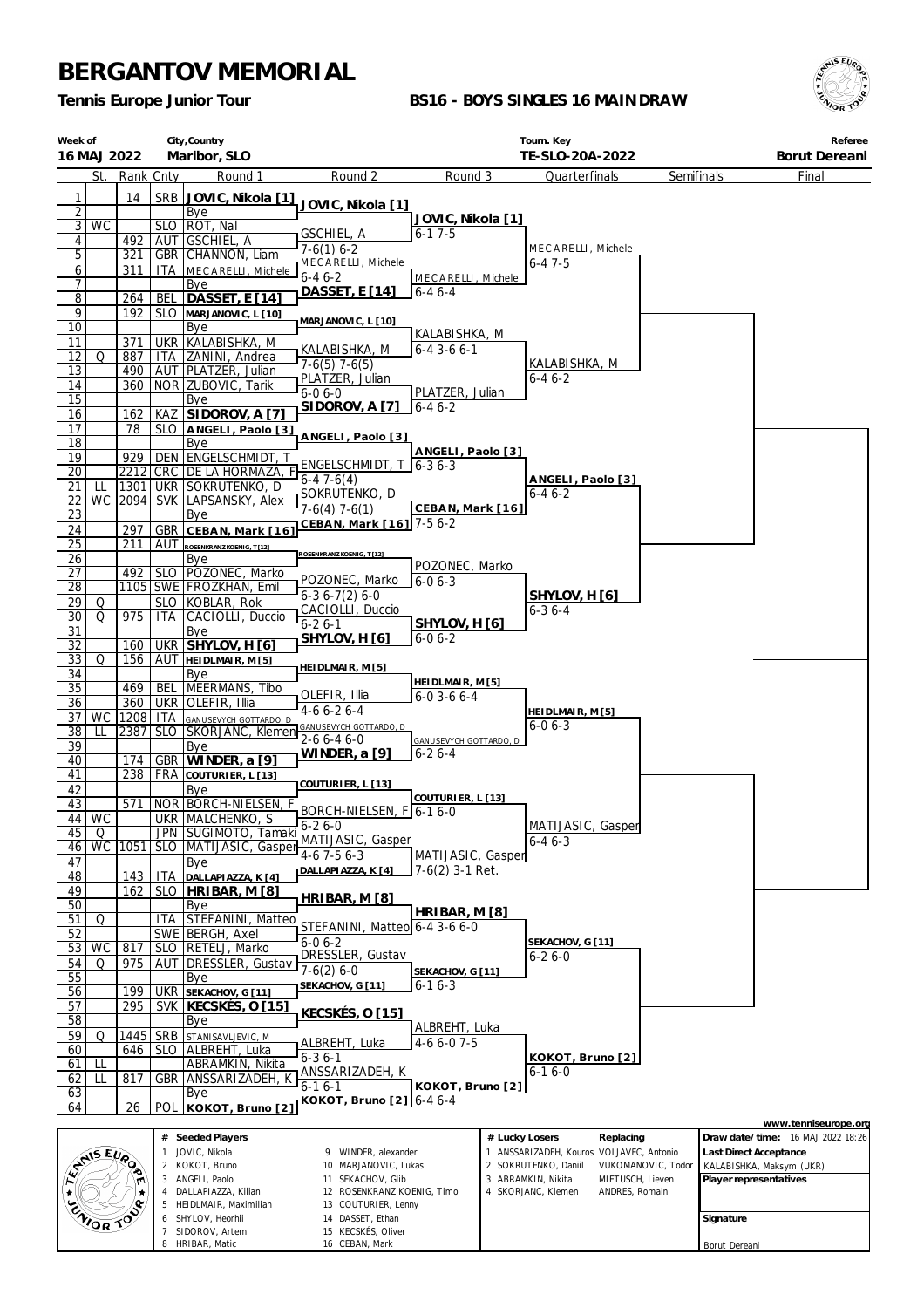ZANINI, Andrea BALEJA, Konor PETROV, Rosen DRESSLER, Gustav

 SOKRUTENKO, Daniil STANISAVLJEVIC, Mateya SCHENK, Alexander STJEPANOVIC, Mak

*Tennis Europe Junior Tour*

### **BS16 - BOYS SINGLES 16 QUALIFYING**



**Signature** Borut Dereani

| Week of<br>16 MAJ 2022 |             |            | City, Country<br>Maribor, SLO                  |                                            | Tourn. Key<br>TE-SLO-20A-2022        | Referee<br>Borut Dereani          |
|------------------------|-------------|------------|------------------------------------------------|--------------------------------------------|--------------------------------------|-----------------------------------|
| St.                    | Rank Cnty   |            | Round 1                                        | Round 2                                    | Finals                               | Qualifiers                        |
| 1                      | 156         |            | AUT <b>HEIDLMAIR, M[1]</b>                     |                                            |                                      |                                   |
| $\overline{2}$         |             |            | Bye                                            | HEIDLMAIR, M [1]                           |                                      |                                   |
| $\overline{3}$         |             |            | SLO MUZLOVIC, Aleks                            | KAHRS, Ole Nicolai                         | HEIDLMAIR, M [1]<br>$6 - 16 - 1$     |                                   |
| $\overline{4}$         |             |            | NOR KAHRS, Ole Nicolai                         | $6-16-0$                                   |                                      | HEIDLMAIR, M [1]                  |
| 5<br>$\mathbf{6}$      |             |            | Bye<br>SLO   BOLE, Niki Gaber                  | <b>BOLE, Niki Gaber</b>                    |                                      | $6 - 16 - 2$                      |
| 7                      |             |            | Bye                                            |                                            | BORSOI, Jacopo [12]                  |                                   |
| $\overline{8}$         | 1105        |            | ITA BORSOI, Jacopo [12]                        | BORSOI, Jacopo [12]                        | $6 - 26 - 0$                         |                                   |
| 9<br>10                | 615         |            | SVK   HANUSOVSKY, Lukas [2]                    | HANUSOVSKY, Lukas [2]                      |                                      |                                   |
| 11                     |             |            | Bye<br>JPN SUGIMOTO, Tamaki                    |                                            | SUGIMOTO, Tamaki                     |                                   |
| 12                     |             |            | SLO   MASTNAK, Zan                             | SUGIMOTO, Tamaki                           | $6 - 26 - 2$                         |                                   |
| 13                     |             |            | Bye                                            | $6 - 36 - 2$<br>CAR, Nikolas               |                                      | SUGIMOTO, Tamaki<br>$6 - 26 - 2$  |
| 14                     |             |            | SLO CAR, Nikolas                               |                                            | CAR, Nikolas                         |                                   |
| 15<br>16               |             |            | Bye<br>1097 NOR CHRISTENSEN-SCHEEL, J [11]     | CHRISTENSEN-SCHEEL, J [11]                 | $6 - 16 - 3$                         |                                   |
| 17                     | 655         |            | SLO SMARCAN, Leon [3]                          |                                            |                                      |                                   |
| 18                     |             |            | Bye                                            | SMARCAN, Leon [3]                          | ABRAMKIN, Nikita                     |                                   |
| 19                     |             |            | MNE ROGANOVIC, ALEKSA                          | ABRAMKIN, Nikita                           | 4-6 6-3 [10-6]                       |                                   |
| 20<br>21               |             |            | ABRAMKIN, Nikita<br>ITA STEFANINI, Matteo      | $6-06-1$                                   |                                      | STEFANINI, Matteo                 |
| 22                     |             |            | JPN OSPALY, Shimon                             | STEFANINI, Matteo                          |                                      | $7-6(5)$ 6-2                      |
| 23                     |             |            | Bye                                            | $6-4$ 1-6 [10-7]<br>JANKECH, Michael [10]  | STEFANINI, Matteo<br>$6-47-6(2)$     |                                   |
| 24                     | 1064        |            | SVK JANKECH, Michael [10]                      |                                            |                                      |                                   |
| $\overline{25}$<br>26  | 817         |            | GBR ANSSARIZADEH, K [4]<br>Bye                 | ANSSARIZADEH, K [4]                        |                                      |                                   |
| 27                     | 1822        |            | NOR MORLAND, Christopher                       |                                            | ANSSARIZADEH, K [4]                  |                                   |
| 28                     |             |            | SLO   VRABL, Nejc                              | MORLAND, Christopher<br>$6 - 16 - 2$       | $6 - 06 - 2$                         |                                   |
| 29                     |             |            | AUT BRANDSTAETTER, Felix                       | <b>BRANDSTAETTER, Felix</b>                |                                      | CACIOLLI, Duccio [9]<br>$7-56-1$  |
| 30                     | 2387        |            | CRO LEVAK, Noa                                 | $6 - 46 - 2$                               | CACIOLLI, Duccio [9]                 |                                   |
| 31<br>$\overline{32}$  | 975         | <b>ITA</b> | Bye<br>CACIOLLI, Duccio [9]                    | CACIOLLI, Duccio [9]                       | $6 - 26 - 4$                         |                                   |
| 33                     | 887         |            | ITA ZANINI, Andrea [5]                         |                                            |                                      |                                   |
| 34                     |             |            | Bye                                            | ZANINI, Andrea [5]                         | ZANINI, Andrea [5]                   |                                   |
| 35<br>36               |             | <b>BUL</b> | SLO ROZMAN, Andraz<br>VRABEVSKI, Mihail        | ROZMAN, Andraz                             | $6 - 36 - 2$                         |                                   |
| 37                     | 2387        |            | SLO SKORJANC, Klemen                           | $6 - 46 - 4$                               |                                      | ZANINI, Andrea [5]                |
| 38                     |             |            | 2010 AUT REHBERGER, Timo                       | SKORJANC, Klemen<br>$6 - 26 - 1$           | SKORJANC, Klemen                     | $6 - 36 - 4$                      |
| 39                     |             |            | Bye                                            | STJEPANOVIC, Mak [16]                      | $6-16-4$                             |                                   |
| 40<br>41               | 1483<br>909 | <b>BIH</b> | STJEPANOVIC, Mak [16]<br>HUN BALEJA, Konor [6] |                                            |                                      |                                   |
| 42                     |             |            | Bye                                            | BALEJA, Konor [6]                          |                                      |                                   |
| 43                     |             |            | SLO LAMOVSEK, Lan                              |                                            | BALEJA, Konor [6]                    |                                   |
| 44                     |             |            | SWE ZATTERSTROM, Malte                         | ZATTERSTROM, Malte<br>$6 - 16 - 1$         | $6 - 36 - 3$                         | STANISAVLJEVIC, M [14]            |
| 45<br>46               | 1951        | AUT        | ITA GIGLI, FILIPPO<br>HANDL, Max               | HANDL, Max                                 |                                      | $6 - 16 - 4$                      |
| 47                     |             |            | Bye                                            | $6 - 16 - 2$                               | STANISAVLJEVIC, M [14]               |                                   |
| 48                     | 1445        | SRB        | STANISAVLJEVIC, M [14]                         | STANISAVLJEVIC, M [14]                     | 3-0 Ret.                             |                                   |
| 49                     | 964         | <b>BUL</b> | PETROV, Rosen [7]                              | PETROV, Rosen [7]                          |                                      |                                   |
| 50<br>51               |             | SLO.       | Bye<br>KOBLAR, Rok                             |                                            | KOBLAR, Rok                          |                                   |
| 52                     |             |            | NOR   BRONDMO, Kristian                        | KOBLAR, Rok                                | $6 - 27 - 5$                         |                                   |
| 53                     |             |            | ITA SIMONINI, Gabriele                         | $6-1$ 4-6 [10-4]<br>SIMONINI, Gabriele     |                                      | KOBLAR, Rok                       |
| 54                     |             |            | SWE OLANDER, Matteus                           | $6-7(5) 6-0$ [10-5]                        | SIMONINI, Gabriele                   | 4-6 6-1 [10-7]                    |
| 55<br>56               | 1479        |            | Bye<br>AUT SCHENK, Alexander [15]              | SCHENK, Alexander [15]                     | $6 - 46 - 1$                         |                                   |
| 57                     | 975         |            | AUT   DRESSLER, Gustav [8]                     |                                            |                                      |                                   |
| 58                     |             |            | Bye                                            | DRESSLER, Gustav [8]                       |                                      |                                   |
| 59                     |             |            | SLO MARN, Peter                                | MARN, Peter                                | DRESSLER, Gustav [8]<br>$6 - 06 - 0$ |                                   |
| 60                     | 2387        |            | GRE SARAGIOTIS, Dimitrios                      | $6 - 26 - 3$                               |                                      | DRESSLER, Gustav [8]              |
| 61<br>62               |             | ITA        | SLO HADŽIAGIC, GAŠPER<br>FEDERIGHI, Lorenzo    | FEDERIGHI, Lorenzo                         |                                      | $6 - 26 - 2$                      |
| 63                     |             |            | Bye                                            | $6 - 16 - 1$                               | SOKRUTENKO, Daniil [13]              |                                   |
| 64                     | 1301        |            | UKR SOKRUTENKO, Daniil [13]                    | SOKRUTENKO, Daniil [13]                    | $6 - 27 - 5$                         |                                   |
|                        |             |            |                                                |                                            |                                      |                                   |
|                        |             |            | # Seeded Players                               |                                            | # Alternates<br>Replacing            | Draw date/time: 14 MAJ 2022 18:49 |
| <b>ANISEURO</b>        |             | 1.         | HEIDLMAIR, Maximilian<br>2 HANUSOVSKY, Lukas   | 9 CACIOLLI, Duccio<br>10 JANKECH, Michael  |                                      | Last Direct Acceptance<br>all in  |
|                        |             |            | SMARCAN, Leon                                  | 11 CHRISTENSEN-SCHEEL, Johan Ottd          |                                      | Player representatives            |
| $\bigstar$             |             | 5          | ANSSARIZADEH, Kouros<br>ZANINI, Andrea         | 12 BORSOI, Jacopo<br>13 SOKRUTENKO, Daniil |                                      |                                   |
| ENORTO                 |             |            | BALEJA, Konor                                  | 14 STANISAVLJEVIC, Mateya                  |                                      | Signature                         |
|                        |             |            | PETROV. Rosen                                  | 15 SCHENK, Alexander                       |                                      |                                   |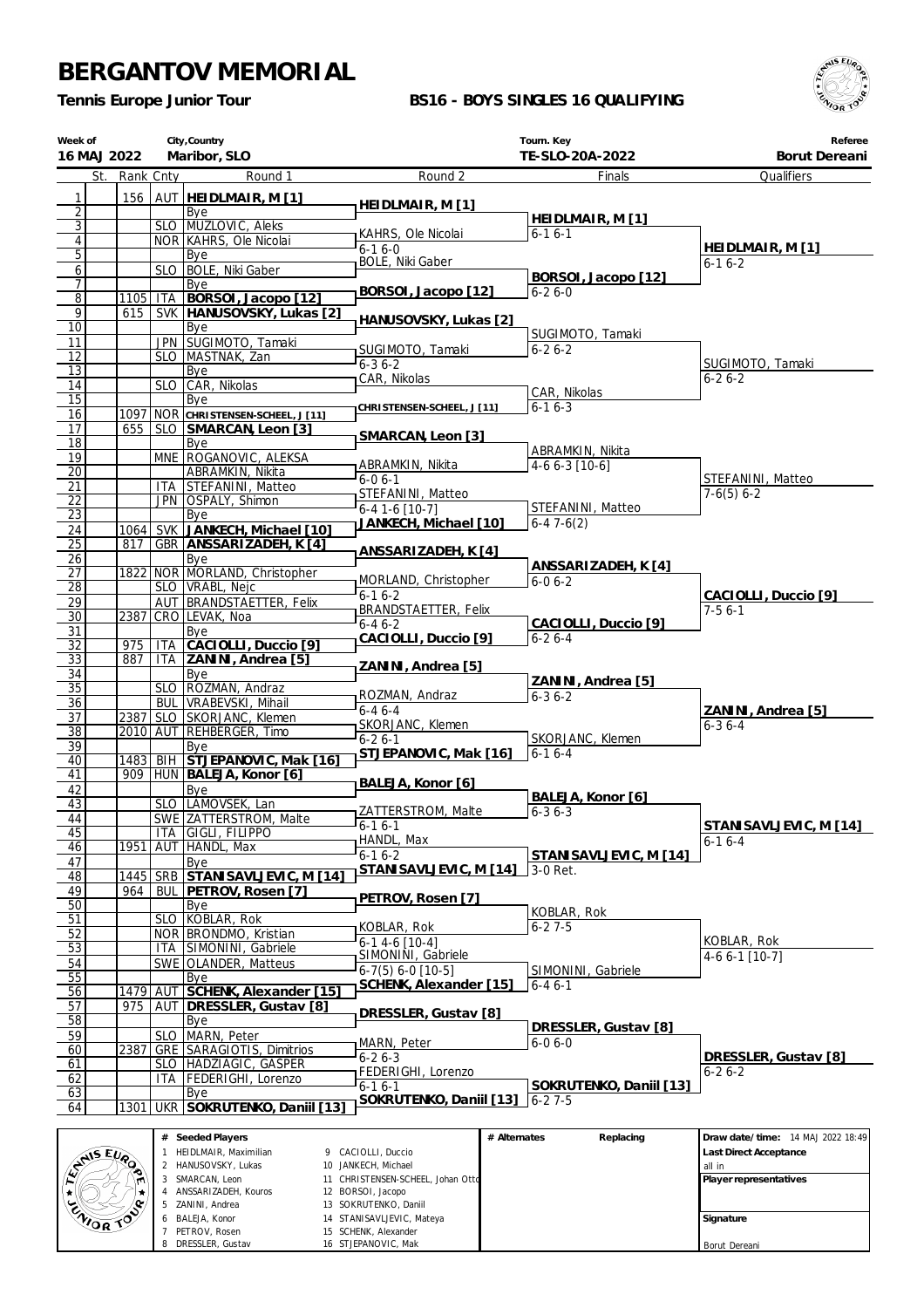PETELINSEK, Pia MUMLEK, Lija KLYS, Natalia 8 FARKASLAKI HINTS, Flora

 STRYKOVÁ, Justyna VAN COTTHEM, Luka COUSSENS, Valentine KAEGI, Zoe

*Tennis Europe Junior Tour*

### **GS16 - GIRLS SINGLES 16 MAINDRAW**



**Signature** Borut Dereani

| Week of<br>16 MAJ 2022 |            |                   | City, Country<br>Maribor, SLO                           |                                              |                                  |              | Tourn. Key<br>TE-SLO-20A-2022       |            |                       | Referee<br>Borut Dereani          |
|------------------------|------------|-------------------|---------------------------------------------------------|----------------------------------------------|----------------------------------|--------------|-------------------------------------|------------|-----------------------|-----------------------------------|
| St.                    | Rank Cnty  |                   | Round 1                                                 | Round 2                                      | Round 3                          |              | Quarterfinals                       | Semifinals |                       | Final                             |
| 1                      | 90         |                   | <b>GER HELTMANEK, A[1]</b>                              |                                              |                                  |              |                                     |            |                       |                                   |
| $\overline{2}$         |            |                   | Bye                                                     | HEJTMANEK, A [1]                             |                                  |              |                                     |            |                       |                                   |
| 3                      | 1871       |                   | SLO SIROVNIK, Alja                                      | SIROVNIK, Alja                               | HEJTMANEK, A [1]<br>$6 - 06 - 0$ |              |                                     |            |                       |                                   |
| 4                      |            |                   | AUT URBICHER, K                                         | $6 - 14 - 66 - 2$                            |                                  |              | HEJTMANEK, A [1]                    |            |                       |                                   |
| 5                      |            |                   | Bye                                                     | NAJZER, Kaja                                 |                                  |              | $6 - 26 - 0$                        |            |                       |                                   |
| $6 \overline{}$<br>7   | 792        | <b>SLO</b>        | NAJZER, Kaja<br>Bye                                     |                                              | NAJZER, Kaja                     |              |                                     |            |                       |                                   |
| $\overline{8}$         | 674        |                   | SUI   KAEGI, Zoe [16]                                   | KAEGI, Zoe [16] 6-1 6-2                      |                                  |              |                                     |            |                       |                                   |
| 9                      | 331        |                   | SLO   PLOSNIK, Ela [10]                                 | PLOSNIK, Ela [10]                            |                                  |              |                                     |            |                       |                                   |
| 10                     |            |                   | Bye                                                     |                                              | PLOSNIK, Ela [10]                |              |                                     |            |                       |                                   |
| 11                     |            | <b>ITA</b>        | ORONI, Isabella                                         | ORONI, Isabella                              | $7-56-1$                         |              |                                     |            |                       |                                   |
| 12<br><u>13</u>        |            |                   | 1086 UKR GONTARYK, Polina<br>2669 SLO PERNAT, Michelle  | 7-5 4-6 6-0                                  |                                  |              | PLOSNIK, Ela [10]                   |            |                       |                                   |
| 14                     | 762        |                   | ROU MOTINGA, N                                          | MOTINGA, N                                   |                                  |              | $6 - 36 - 2$                        |            |                       |                                   |
| 15                     |            |                   | Bye                                                     | $6 - 16 - 2$                                 | MOTINGA, N<br>$6-7(4)$ 6-1 6-1   |              |                                     |            |                       |                                   |
| 16                     | 198        |                   | HUN FARKASLAKI HINTS, F [8]                             | FARKASLAKI HINTS, F [8]                      |                                  |              |                                     |            |                       |                                   |
| 17                     | 129        |                   | <b>UKR KUZNIETSOVA, P[3]</b>                            | KUZNI ETSOVA, P [3]                          |                                  |              |                                     |            |                       |                                   |
| 18<br>19               |            |                   | Bye<br>SLO STUSAJ, Dasa                                 |                                              | KUZNIETSOVA, P [3]               |              |                                     |            |                       |                                   |
| 20                     | 1500       | ITA               | DE GRISOGONO<br>G                                       | DE GRISOGONO, G 6-1 6-1                      |                                  |              |                                     |            |                       |                                   |
| <u>21</u>              |            |                   | Bye                                                     | $6 - 46 - 1$                                 |                                  |              | KUZNI ETSOVA, P [3]<br>$6 - 36 - 1$ |            |                       |                                   |
| 22                     | 788        |                   | SLO MRVAR, K                                            | MRVAR, K                                     | MRVAR, K                         |              |                                     |            |                       |                                   |
| $\overline{23}$        |            |                   | Bye                                                     | VAN COTTHEM, L [14]                          | $6 - 26 - 2$                     |              |                                     |            |                       |                                   |
| 24<br>$\overline{25}$  | 578<br>375 | BEL               | VAN COTTHEM, L [14]<br><b>GBR</b> STOJSAVLJEVIC, M [11] |                                              |                                  |              |                                     |            |                       |                                   |
| 26                     |            |                   | Bye                                                     | STOJSAVLJEVIC, M [11]                        |                                  |              |                                     |            |                       |                                   |
| 27                     |            |                   | 1489 AUT PRUCKNER, V                                    |                                              | STOJSAVLJEVIC, M [11]            |              |                                     |            |                       |                                   |
| $\overline{28}$        |            |                   | SLO DOVNIK, Ajda                                        | PRUCKNER, V<br>$6 - 26 - 3$                  | $6 - 16 - 0$                     |              | STOJSAVLJEVIC, M [11]               |            |                       |                                   |
| 29                     | 2017       |                   | SRB DJUKIC, Darija                                      | FELUX, Charlotte                             |                                  |              | 6-4 6-0                             |            |                       |                                   |
| 30<br>31               | 713        |                   | CZE   FELUX, Charlotte<br>Bye                           | $6 - 06 - 2$                                 | PETELINSEK, P [5]                |              |                                     |            |                       |                                   |
| 32                     | 161        |                   | SLO PETELINSEK, P[5]                                    | PETELINSEK, P [5]                            | $4-6$ 7-5 6-2                    |              |                                     |            |                       |                                   |
| $\overline{33}$        | 185        |                   | SLO MUMLEK, Lija [6]                                    | MUMLEK, Lija [6]                             |                                  |              |                                     |            |                       |                                   |
| 34                     |            |                   | Bye                                                     |                                              | SILVI, Arianna                   |              |                                     |            |                       |                                   |
| 35                     | 1930 AUT   |                   | WEISSENBOECK,                                           | SILVI, Arianna                               | $3-66-16-4$                      |              |                                     |            |                       |                                   |
| 36<br>37               | 713        |                   | ITA SILVI, Arianna<br>SLO KOSAK, Taja                   | $6 - 26 - 0$                                 |                                  |              | LOFTUS, A [9]                       |            |                       |                                   |
| $\overline{38}$        |            |                   | 1795 HUN PUKKAI, Reka                                   | PUKKAI, Reka                                 |                                  |              | $6 - 36 - 2$                        |            |                       |                                   |
| 39                     |            |                   | Bye                                                     | $6-06-0$                                     | LOFTUS, A [9]                    |              |                                     |            |                       |                                   |
| 40                     | 273        | <b>GBR</b>        | LOFTUS, A [9]                                           | LOFTUS, A [9]                                | $6 - 36 - 1$                     |              |                                     |            |                       |                                   |
| 41                     | 657        | BEL               | COUSSENS, V [15]                                        | COUSSENS, V [15]                             |                                  |              |                                     |            |                       |                                   |
| 42<br>43               | 1393 SLO   |                   | Bye<br>RIBNIKAR, Mia Sara                               |                                              | COUSSENS, V [15]                 |              |                                     |            |                       |                                   |
| 44                     |            |                   | Bye                                                     | RIBNIKAR, Mia Sara 6-2 6-1                   |                                  |              |                                     |            |                       |                                   |
| 45                     |            |                   | 1000 SLO DIRNBEK, Karin                                 | BOBROVSKA, Mariia                            |                                  |              | COUSSENS, V [15]                    |            |                       |                                   |
| 46                     |            |                   | UKR   BOBROVSKA, Mariia                                 | $6-16-4$                                     | DZIMOVIC, S [4]                  |              | 6-2 6-2                             |            |                       |                                   |
| 47                     |            |                   | Bye                                                     | DZIMOVIC, S [4] 5-7 7-5 6-1                  |                                  |              |                                     |            |                       |                                   |
| 48<br>49               | 138<br>191 | <b>SRB</b><br>POL | DZIMOVIC, S [4]<br>KLYS, Natalia [7]                    |                                              |                                  |              |                                     |            |                       |                                   |
| 50                     |            |                   | Bye                                                     | KLYS, Natalia [7]                            |                                  |              |                                     |            |                       |                                   |
| 51                     | 2403 SLO   |                   | PERIC, Nika                                             | HERMANN, Marlene w.o.                        | HERMANN, Marlene                 |              |                                     |            |                       |                                   |
| 52                     | 1278       | AUT               | HERMANN, Marlene                                        | $3-66-27-5$                                  |                                  |              | KOLESAROVA, J [12]                  |            |                       |                                   |
| 53                     | 12581      | SLO               | AZNOH, Ana Julija                                       | KOTLYAROVA, S                                |                                  |              | 6-1 6-0                             |            |                       |                                   |
| 54<br>55               |            | <b>UKR</b>        | KOTLYAROVA, S<br>Bye                                    | $6 - 36 - 4$                                 | KOLESAROVA, J [12]               |              |                                     |            |                       |                                   |
| 56                     | 391        | <b>SVK</b>        | KOLESAROVA, J [12]                                      | KOLESAROVA, J [12]                           | $7-56-1$                         |              |                                     |            |                       |                                   |
| 57                     | 524        | CZE               | STRYKOVÁ, J[13]                                         |                                              |                                  |              |                                     |            |                       |                                   |
| 58                     |            |                   | Bye                                                     | STRYKOVÁ, J[13]                              | KOVACHEVA, S                     |              |                                     |            |                       |                                   |
| 59                     | 1111       | GBR               | KOVACHEVA, S                                            | KOVACHEVA, S                                 | $6 - 46 - 0$                     |              |                                     |            |                       |                                   |
| 60<br>61               | 1069       | AUT               | Bye<br><b>WEISSENBOECK,</b>                             |                                              |                                  |              | CIKAJLO, Eva [2]                    |            |                       |                                   |
| 62                     |            | ITA               | GUIDI, Eva                                              | <u>WEISSENBOECK, J</u>                       |                                  |              | 4-6 6-1 6-2                         |            |                       |                                   |
| 63                     |            |                   | Bye                                                     | $7-6(1)$ 6-2                                 | CIKAJLO, Eva [2]                 |              |                                     |            |                       |                                   |
| 64                     | 118        | <b>SLO</b>        | CIKAJLO, Eva [2]                                        | CIKAJLO, Eva [2] w.o.                        |                                  |              |                                     |            |                       |                                   |
|                        |            |                   |                                                         |                                              |                                  |              |                                     |            |                       | www.tenniseurope.org              |
|                        |            |                   | # Seeded Players                                        |                                              |                                  | # Alternates | Replacing                           |            |                       | Draw date/time: 16 MAJ 2022 18:26 |
| ANS EVA                |            | 1.                | HEJTMANEK, Amelie Justine<br>2 CIKAJLO, Eva             | 9 LOFTUS, Arabella<br>10 PLOSNIK, Ela        |                                  |              |                                     |            | ORONI, Isabella (ITA) | Last Direct Acceptance            |
|                        |            |                   | 3 KUZNIETSOVA, Polina                                   | 11 STOJSAVLJEVIC, Mika                       |                                  |              |                                     |            |                       | Player representatives            |
|                        |            |                   | 4 DZIMOVIC, Stela                                       | 12 KOLESAROVA, Jessica                       |                                  |              |                                     |            |                       |                                   |
| ZNIOR TO               |            |                   | 5 PETELINSEK, Pia<br>6 MUMLEK, Lija                     | 13 STRYKOVÁ, Justyna<br>14 VAN COTTHEM, Luka |                                  |              |                                     |            | Signature             |                                   |
|                        |            |                   | 7 KLYS. Natalia                                         | 15 COUSSENS, Valentine                       |                                  |              |                                     |            |                       |                                   |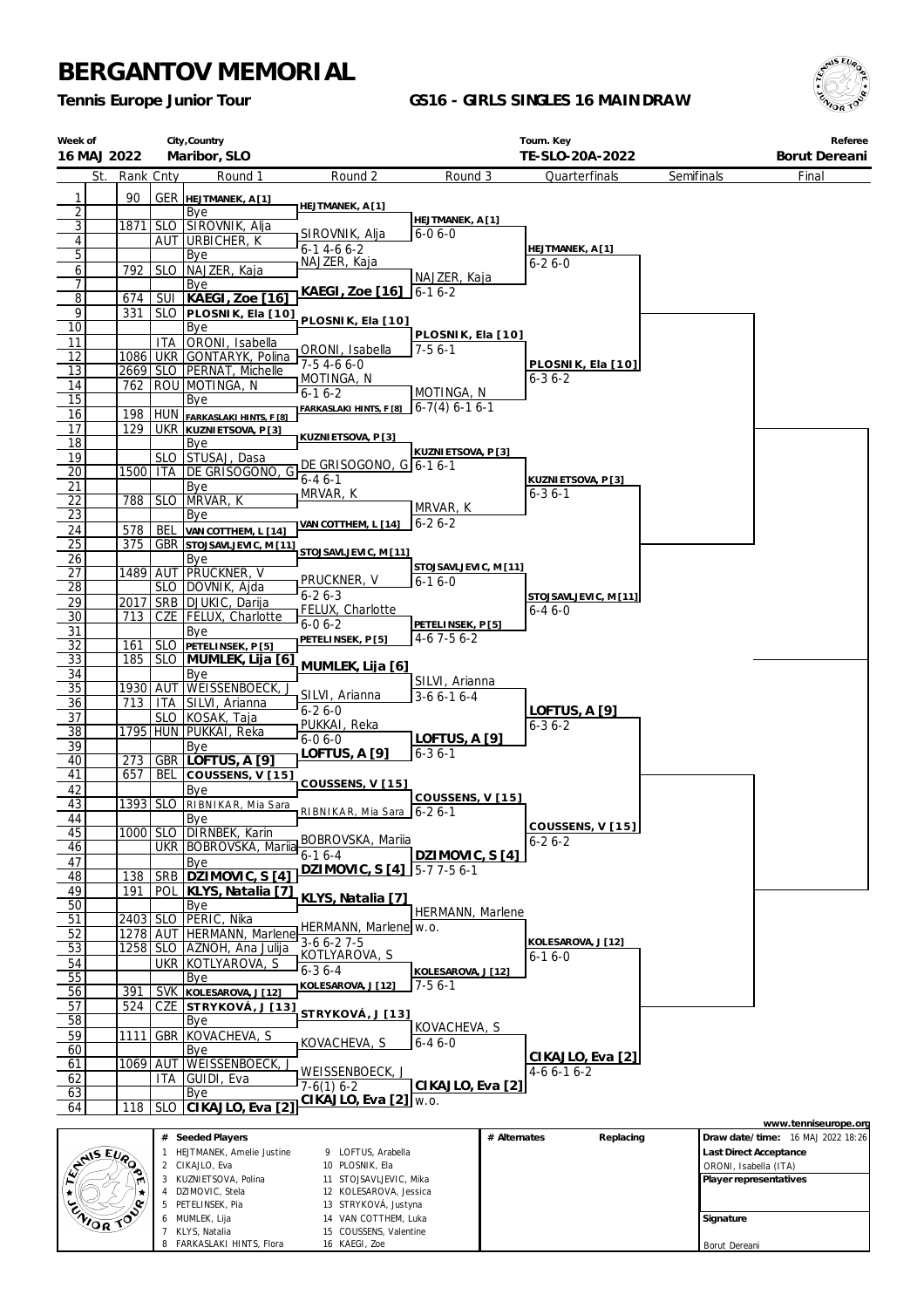*Tennis Europe Junior Tour*

### **BD16 - BOYS DOUBLES 16 MAINDRAW**



| Week of<br>16 MAJ 2022 | City, Country<br>Maribor, SLO |            |                                                            | Tourn. Key<br>TE-SLO-20A-2022                 |                                            |                                      | Referee<br>Borut Dereani |
|------------------------|-------------------------------|------------|------------------------------------------------------------|-----------------------------------------------|--------------------------------------------|--------------------------------------|--------------------------|
|                        | St. Rank Cnty                 |            | Round 1                                                    | Round 2                                       | Quarterfinals                              | Semifinals                           | Final                    |
| 1                      | 26<br>199                     |            | POL   KOKOT, Bruno [1]<br>UKR SEKACHOV, Glib               | KOKOT, Bruno [1]<br>SEKACHOV, Glib            |                                            |                                      |                          |
| $\overline{2}$         |                               |            | Bye<br>UKR MALCHENKO, Sergiy                               |                                               | KOKOT, Bruno [1]<br>SEKACHOV, Glib         |                                      |                          |
| 3                      | 14                            |            | JPN SUGIMOTO, Tamaki<br>SRB   JOVIC, Nikola                | JOVIC, Nikola<br>STANISAVLJEVIC, M            | $6 - 36 - 4$                               |                                      |                          |
| 4                      |                               |            | 1445   SRB   STANISAVLJEVIC, M                             | $6 - 06 - 4$                                  |                                            | KOKOT, Bruno [1]<br>SEKACHOV, Glib   |                          |
| 5                      |                               |            | Bye<br>SLO   BOLE, Niki Gaber                              | <b>BOLE, Niki Gaber</b><br>MARJANOVIC, Lukas  |                                            | $6 - 26 - 3$                         |                          |
| 6                      | 192                           |            | SLO   MARJANOVIC, Lukas                                    |                                               | CACIOLLI, Duccio [8]<br>MECARELLI, Michele |                                      |                          |
| $\overline{7}$         | 975                           | ITA        | Bye<br>CACIOLLI, Duccio [8] MECARELLI, Michele             | CACIOLLI, Duccio [8] 3-6 6-3 [10-6]           |                                            |                                      |                          |
| 8                      | 311<br>297                    | <b>ITA</b> | MECARELLI, Michele<br>GBR CEBAN, Mark [3]                  |                                               |                                            |                                      |                          |
| 9                      | 174                           |            | GBR   WINDER, alexander                                    | CEBAN, Mark [3]<br>WINDER, alexander          |                                            |                                      |                          |
| 10                     |                               |            | Bye<br>SWE OLANDER, Matteus                                |                                               | <b>BERGH, Axel</b><br>ENGELSCHMIDT, T      |                                      |                          |
| 11                     |                               |            | SWE ZATTERSTROM, Malte<br>SWE BERGH, Axel                  | BERGH, Axel                                   | $6 - 16 - 3$                               |                                      |                          |
| 12                     | 929<br>238                    |            | DEN ENGELSCHMIDT, T<br>FRA COUTURIER, Lenny                | ENGELSCHMIDT, T<br>$6 - 36 - 4$               |                                            | GSCHIEL, A [5]                       |                          |
| 13                     |                               |            | 2094 SVK LAPSANSKY, Alex<br>2212 CRC DE LA HORMAZA, Felipe | COUTURIER, Lenny<br>LAPSANSKY, Alex           |                                            | HEIDLMAIR, M<br>$6 - 16 - 1$         |                          |
| 14                     |                               |            | 1105 SWE FROZKHAN, Emil                                    | $6 - 06 - 1$                                  | GSCHIEL, A [5]                             |                                      |                          |
| 15                     | 492                           |            | Bye<br>AUT GSCHIEL, A [5]                                  | GSCHIEL, A [5]<br>HEIDLMAIR, M                | HEIDLMAIR, M<br>7-5 3-6 [11-9]             |                                      |                          |
| 16                     | 156<br>817                    |            | AUT HEIDLMAIR, M<br>GBR   ANSSARIZADEH, K [7]              |                                               |                                            |                                      |                          |
| 17                     | 321                           |            | GBR CHANNON, Liam                                          | ANSSARIZADEH, K [7]<br>CHANNON, Liam          |                                            |                                      |                          |
| 18                     | 143                           | <b>ITA</b> | Bye<br>DALLAPIAZZA, Kilian                                 |                                               | ANSSARIZADEH, K[7]<br>CHANNON, Liam        |                                      |                          |
| 19                     | 1208                          | <b>ITA</b> | GANUSEVYCH GOTTARDO, D                                     | DALLAPIAZZA, Kilian<br>GANUSEVYCH GOTTARDO, D | $6 - 16 - 2$                               |                                      |                          |
| 20                     | 646                           |            | Bye<br>SLO ALBREHT, Luka                                   |                                               |                                            | ANSSARIZADEH, K [7]<br>CHANNON, Liam |                          |
| 21                     | 1051<br>360                   |            | SLO MATIJASIC, Gasper<br>UKR OLEFIR, Illia                 | ALBREHT, Luka<br>MATIJASIC, Gasper            |                                            | 7-5 4-6 [10-5]                       |                          |
| 22                     |                               |            | 1301   UKR SOKRUTENKO, Daniil                              | 4-6 6-2 [10-5]                                | KALABISHKA, M [4]<br>SIDOROV, Artem        |                                      |                          |
| 23                     | 371                           |            | Bye<br>UKR KALABISHKA, M [4]                               | KALABISHKA, M [4]<br>SIDOROV, Artem           | $4-66-3$ [10-3]                            |                                      |                          |
| 24                     | 162<br>571                    | KAZ        | SIDOROV, Artem<br>NOR BORCH-NIELSEN, F [6]                 |                                               |                                            |                                      |                          |
| 25                     | 360                           |            | NOR ZUBOVIC, Tarik                                         | BORCH-NIELSEN, F [6]<br>ZUBOVIC, Tarik        |                                            |                                      |                          |
| 26                     |                               |            | Bye<br>ITA FEDERIGHI, Lorenzo                              |                                               | BORCH-NIELSEN, F [6]<br>ZUBOVIC, Tarik     |                                      |                          |
| 27                     |                               | ITA        | SIMONINI, Gabriele                                         | FEDERIGHI, Lorenzo<br>SIMONINI, Gabriele      | $6 - 06 - 2$                               |                                      |                          |
| $\frac{28}{ }$         | 975                           | <b>AUT</b> | Bye<br>DRESSLER, Gustav                                    |                                               |                                            | ANGELI, Paolo [2]<br>HRIBAR, Matic   |                          |
| <u>29</u>              | 490                           |            | AUT PLATZER, Julian<br>ABRAMKIN, Nikita                    | DRESSLER, Gustav<br>PLATZER, Julian           |                                            | $6 - 06 - 0$                         |                          |
| 30                     |                               | ITA        | STEFANINI, Matteo                                          | $6 - 26 - 2$                                  | ANGELI, Paolo [2]<br>HRIBAR, Matic         |                                      |                          |
| $\frac{31}{2}$         | 78                            |            | Bye<br>SLO ANGELI, Paolo [2]                               | ANGELI, Paolo [2]<br>HRIBAR, Matic            | $7-56-1$                                   |                                      |                          |
| 32                     |                               |            | 162   SLO   HRIBAR, Matic                                  |                                               |                                            |                                      |                          |